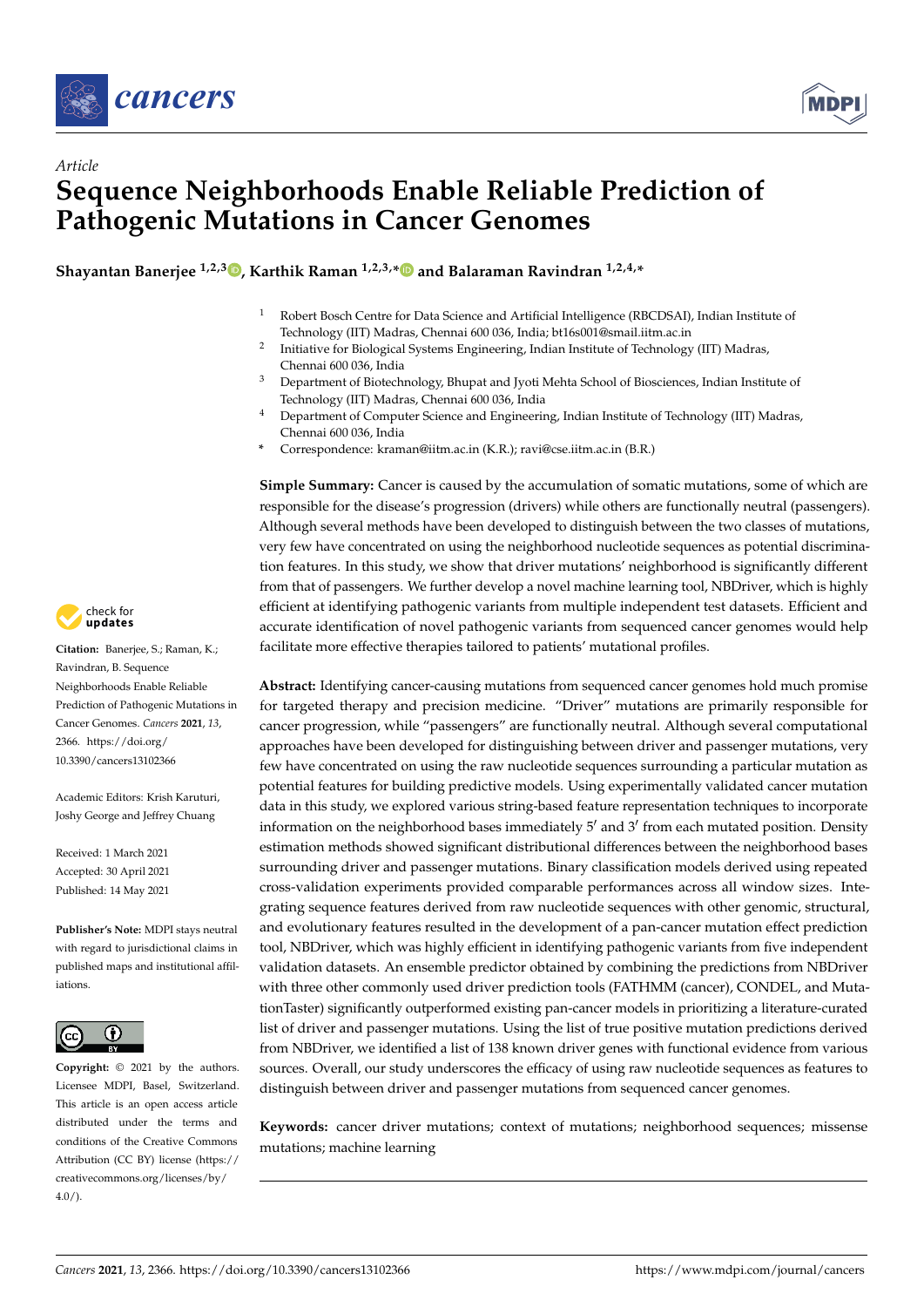## **1. Introduction**

Cancer is caused due to the accumulation of somatic mutations during an individual's lifetime [1]. These mutations arise due to both endogenous factors such as errors during DNA replication or exogenous factors such as substantial exposure to mutagens such as tobacco smoking, UV light, and radon gas [2–4]. These somatic mutations can be of different types, ranging from single-nucleotide variants (SNVs) to insertions and deletions of a few nucleotides, copy-number aberrations (CNAs), and large-scale rearrangements known as structural variants (SVs) [5]. With the advent of high-throughput sequencing, the identification of somatic mutations from sequenced cancer genomes has become more accessible. International cancer genomics projects have resulted in the development of large mutational databases such as the Catalogue of Somatic Mutations in Cancer (COSMIC) [6], the International Cancer Genome Consortium (ICGC) [7], and The Cancer Genome Atlas (TCGA) [8]. Several open-access resources to analyze and visualize large cancer genomics datasets, such as the cBio Cancer Genomics Portal [9] and the Database of Curated Mutations in cancer (DoCM) [10], have also been developed. These resources aggregate functionally relevant cancer variants from different studies and help researchers gain easy access to expert-curated lists of pathogenic somatic variants.

However, not all somatic mutations present in the cancer genome are equally responsible for developing the disease. A small fraction of somatic variants known as "driver mutations" provide a growth advantage and are positively selected for during cancer cell development [1]. On the other hand, "passenger mutations" provide no growth advantage and do not contribute to cancer progression [1]. Identifying the complete set of cancer-causing genes that harbor driver mutations, also known as driver genes, holds much promise for precision medicine, where a specific therapeutic intervention is tailored toward a patient's mutational profile [11].

Distinguishing between driver and passenger mutations from sequenced cancer genomes is a non-trivial task. Doing so solely based on the substitution type  $(A > T)$ ,  $G > C$ , etc.) is very difficult. Hence, several computational methods that use several other factors to identify driver mutations have been developed over the years. Recurrence-based driver prioritization tools such as MutSigCV [12] and MuSiC [13] for single-nucleotide variants, and GISTIC2 [14] for copy-number aberrations, have been developed to identify variants that occur more than what is expected by chance, otherwise known as the "background mutation rate." Other methods such as SIFT [15], PROVEAN [16], PolyPhen-2 [17], CHASM [18], and FATHMM [19] are based on predicting the functional impact of mutations on the protein encoded by the gene. Expert-curated databases such as the OncoKB database [20] contains information regarding the functional impact of over 3000 cancer-causing alterations belonging to over 400 genes. Pathway analysis-based tools such as NetBox [21] and HotNet [22] work by identifying mutations affecting large-scale gene regulatory or protein–protein interaction networks. Machine learning-based methods have also been recently developed to predict deleterious missense mutations [23–28].

Genome instability, demonstrated by a higher than average rate of substitution, insertion, and deletion of one or more nucleotides, is a hallmark of most cancer cells. There is a considerable variation in the rates of SNPs across the human genome. Sequence context plays a significant role in the variability of the substitutions rate as explained by the CpG dinucleotides, which exhibit an elevated  $C > T$  substitution rate by almost 15 folds relative to the average rate observed in mammals [29]. Mutational hotspots such as the CpG dinucleotides in breast and colorectal cancer [30] and TpC dinucleotides in lung cancer, melanoma, and ovarian cancer [31] are some examples of "signatures" that promote mutagenesis. There have been several efforts to use the sequence context to measure the human genome's substitution rates. Aggarwala et al. [32] used SNPs' local sequence context to explain the observed variability in substitution rates. Zhao et al. [33] studied the neighboring nucleotide biases and their effect on the mutational and evolutionary processes for over two million SNPs.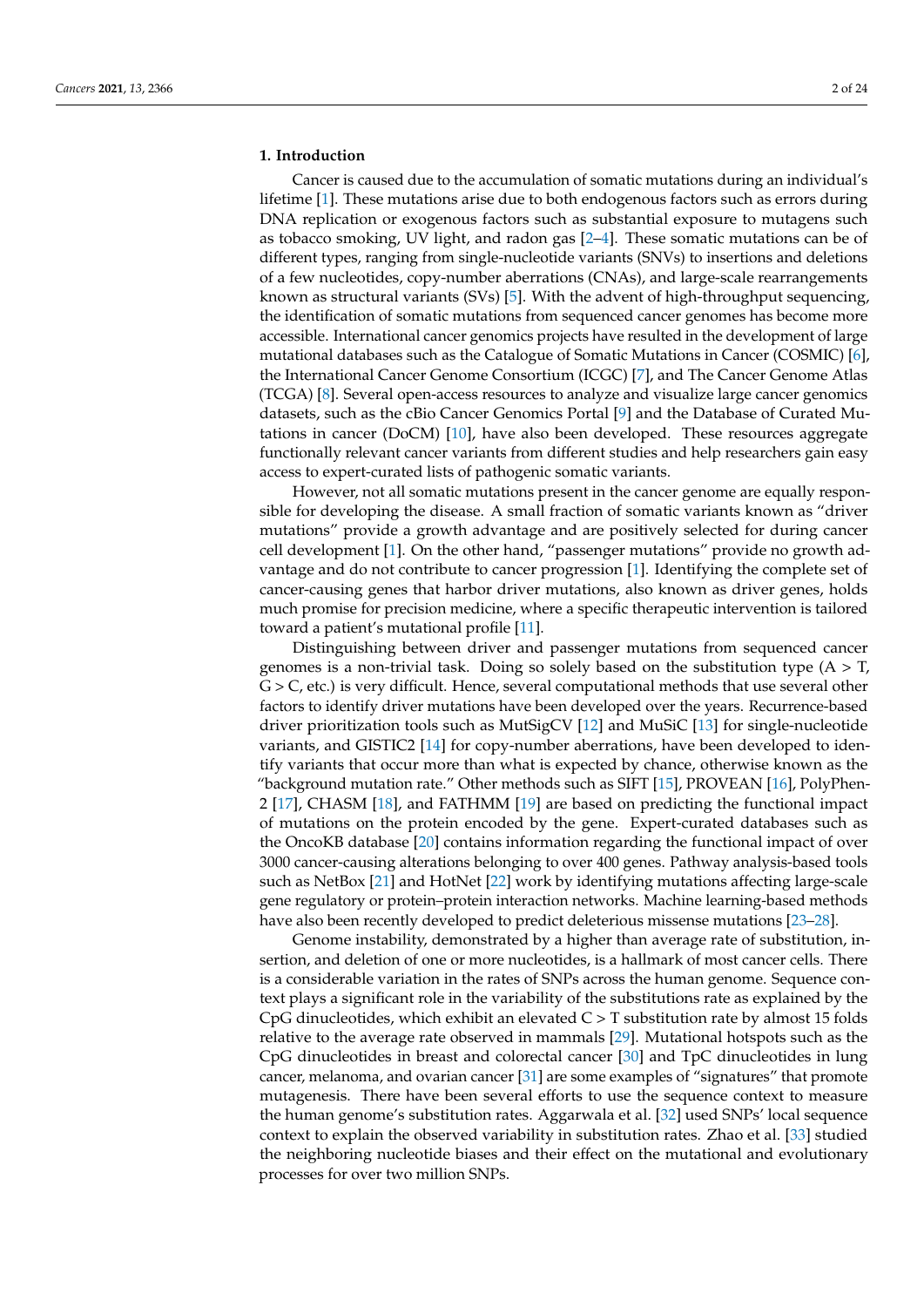Recent studies have identified specific signatures or patterns of mutations in different cancer types that shed light on the underlying mechanisms responsible for cancer progression [34,35]. Alexandrov et al. [34] identified 21 distinct mutational signatures in human cancers by considering the substitution class and the sequence context immediately to the 3′ and 5′ of the mutated base. Several studies have demonstrated that certain factors such as tobacco smoking, UV light, or the inactivation of tumor suppressor genes involved in DNA repair can result in the development of mutational hotspots [31,34,36]. In particular, some of these studies [34,36] have shown that the characteristic nucleotide contexts surrounding passenger mutations indicate the underlying mutational processes active in the given tumor. Dietlin et al. [37] hypothesized that mutations occurring in nucleotide contexts that deviate from these characteristic passenger mutation contexts are functionally relevant and thus provide a signal in favor of tumor progression (also known as drivers). They further used these "unusual" nucleotide contexts as an indirect substitute for functional relevance and built probabilistic models to identify driver genes. Similarly, Agajanian et al. [38] integrated classical machine learning and deep learning approaches to model the surrounding nucleotide context to differentiate between driver and passenger mutations.

In this study, our overall aim is to build models using machine learning and natural language processing techniques to differentiate between driver and passenger mutations solely based on the raw nucleotide context. Using missense mutation data with experimentally validated functional impacts compiled from various studies, we show that the underlying probability distributions of driver and passenger mutations' neighborhoods are significantly different from one another. We extracted features from the neighborhood nucleotide sequences and built robust binary classification models to distinguish between the two classes of mutations. We achieved good classification performances during our repeated cross-validation experiments and against an independent hold-out set of literature-curated mutations. Integrating neighborhood features with other features such as protein physicochemical properties and evolutionary conservation scores significantly improved our algorithm's overall predictive power in identifying pathogenic variants from five separate independent test sets and had comparable performances with some of the existing state-of-the-art mutation effect prediction tools. Overall, this study establishes that we can leverage efficient feature representation of the neighborhood sequences of cancer-causing mutations to differentiate between a known driver and passenger mutations with sufficient discriminative power.

## **2. Methods**

### *2.1. Mutation Datasets for Building and Evaluating the Models*

Our training data consisted of the list of missense mutations whose effects were determined from experimental assays and were compiled in the study conducted by Brown et al. [39]. In this study, missense mutations from 58 genes that were pan-cancer based were combined from five different datasets [40–45] (Table S1A). These mutations were presented as amino acid substitutions based on their protein coordinates (e.g., F595L, L597Q, etc.). Since we were interested in studying the effects of neighboring DNA nucleotide sequences, we mapped them to their corresponding genomic coordinates (gDNA) for further analysis. We used the publicly available TransVar web interface [46] for this purpose. The final training set was made up of 5265 single-nucleotide variants (4131 passengers and 1134 drivers).

For external validation, we collected somatic mutation data from five different sources. First, we considered a literature-curated list of 140 passengers and 849 driver mutations categorized based on functional evidence published by Martelotto et al. [45] as part of the benchmarking study to rank various mutation effect prediction algorithms.

Second, we used a subset of mutations published by the recently released Cancer Mutation Census. The Cancer Mutation Census (CMC) [6] is a recent undertaking that integrates all coding somatic mutation data from the COSMIC database and identifies variants driving different cancer types. It contains functional evidence obtained using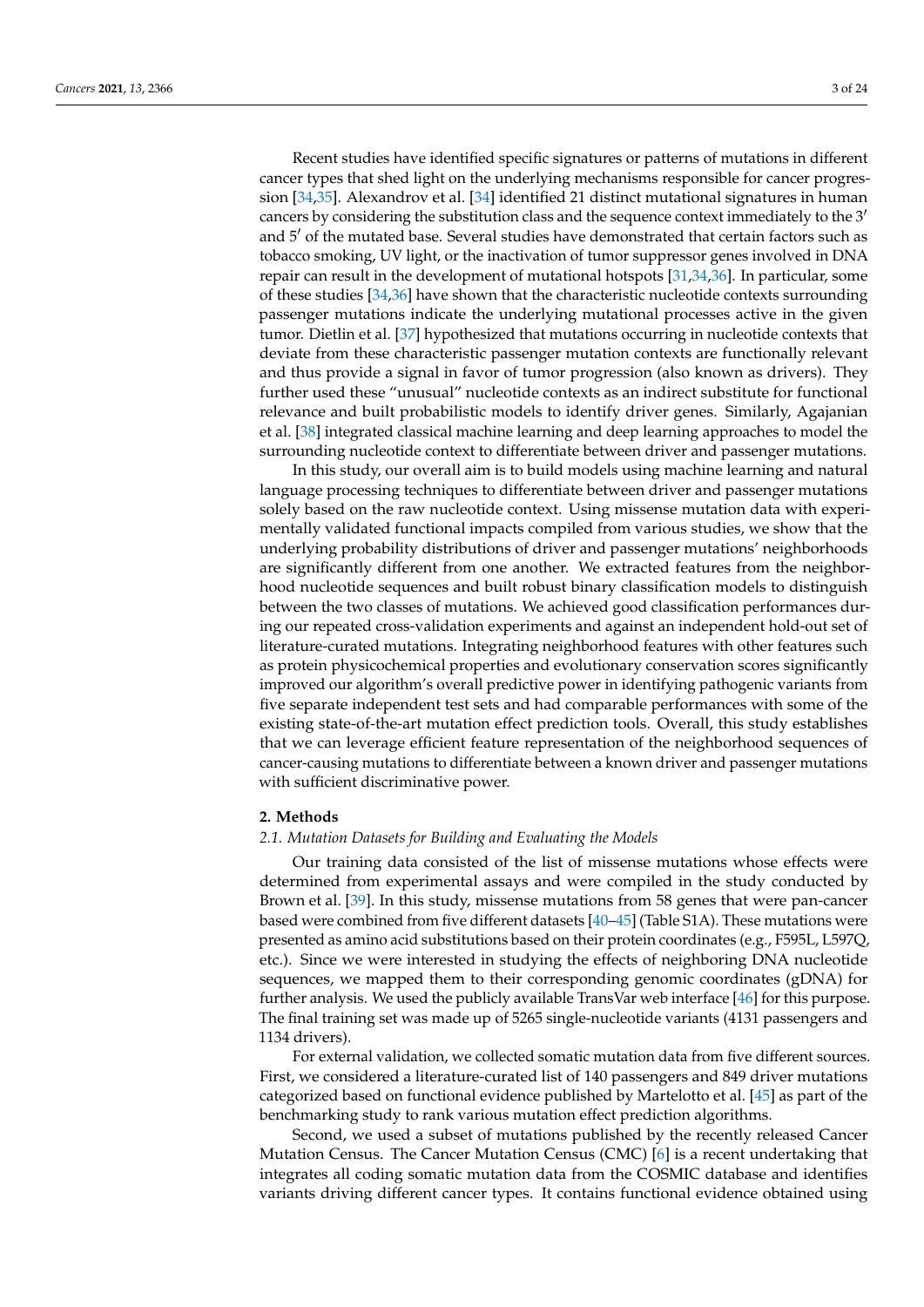both manual curation and computational predictions from multiple sources. We chose only single-nucleotide variants classified as missense and derived from the Cancer Gene Census (CGC)-classified list of tumor suppressor genes and oncogenes for our validation experiments. Based on the database's various evidence criteria, we considered only mutations categorized as tier 1, 2, and 3 for our study. From this list, we further removed all overlapping mutations with our training set and derived a final set of 277 mutations for further analysis.

The Catalog of Validated Oncogenic Mutations from the Cancer Genome Interpreter [35] database contains a high-confidence list of pathogenic alterations compiled from several sources such as the DoCM [10], ClinVar [47], OncoKB [20], and the Cancer Biomarkers Database [35]. We extracted only missense somatic mutations flagged as "cancer" for our validation experiments. After removing all overlapping mutations with our training set, we obtained a final list of 1628 driver mutations. This constituted our third validation set.

The fourth validation dataset consisted of the list of top 50 hotspot mutations reported in the comprehensive study performed by Rheinbay et al. [48]. In this study, mutation data was accumulated from the Pan-Cancer Analysis of Whole Genomes (PCAWG) consortium and involved analyzing more than 2700 cancer genomes derived from more than 2500 patients. A total of 33 coding missense mutations from five well-known cancer genes: TP53, PIK3CA, NRAS, KRAS, IDH1, were extracted from this study.

Mao et al. [27] published mutation datasets to judge the driver prediction tool's performance (CanDrA) in predicting rare driver mutations. They were constructed using the following criteria:

- 1. Glioblastoma (GBM) and Ovarian Cancer (OVC) mutations reported in the COSMIC database only once;
- 2. The reported mutations had no other mutations within 3bp of their position and were not part of either the training or test datasets for building the machine learning model (CanDrA).

We used the same datasets to judge our model's ability to predict rare driver mutations based solely on the neighborhood sequences. After removing all overlapping mutations with the training set, we obtained 34 GBM mutations and 38 OVC mutations. A summary of all the mutational datasets used in our study is available in Table S1B. All our predictions are derived using the forward strand and were based on the GRCh37 (ENSEMBL release 87) build of the human genome.

### *2.2. Feature Extraction*

## 2.2.1. Sequence-Based Features

We used the raw nucleotide sequences surrounding a mutation as features for our analysis. Each unique mutation was represented as a triplet (chromosome, position, type) where "type" refers to one of the 12 types of point substitution ( $A > T$ ,  $A > G$ ,  $A > C$ ,  $T > A$ ,  $T > G$ ,  $T > C$ ,  $G > A$ ,  $G > C$ ,  $G > T$ ,  $C > T$ ,  $C > A$ ,  $C > G$ ). We then extracted the surrounding raw nucleotide sequences from the reference genome for a given mutation position using the bedtools Consolas command. The "window size" for a particular mutation captures the number of nucleotides upstream and downstream from the mutated position. Hence, considering all possible window sizes between 1 and 10, including the wild-type nucleotide at the mutated position, we obtained nucleotide strings of length 3, 5, 7, 9, 11, 13, 15, 17, 19, and 21, respectively. We also considered the chromosome number and the type of point substitution as features for our analysis. Now, for particular window size, to map the nucleotide strings to a numerical format, we used the following two widely used feature transformation approaches (Figure 1A–C):

1. **One-hot encoding** (**OHE**)**:** Each neighboring nucleotide was represented as a binary vector of size 4 containing all zero values except the nucleotide index, marked as 1 (Figure 1A,B). Thus "A" was encoded as  $\langle 1, 0, 0, 0 \rangle$ , "G" as  $\langle 0, 1, 0, 0 \rangle$ , and so on. This particular feature representation resulted in a feature space of size  $8n + 2$ , where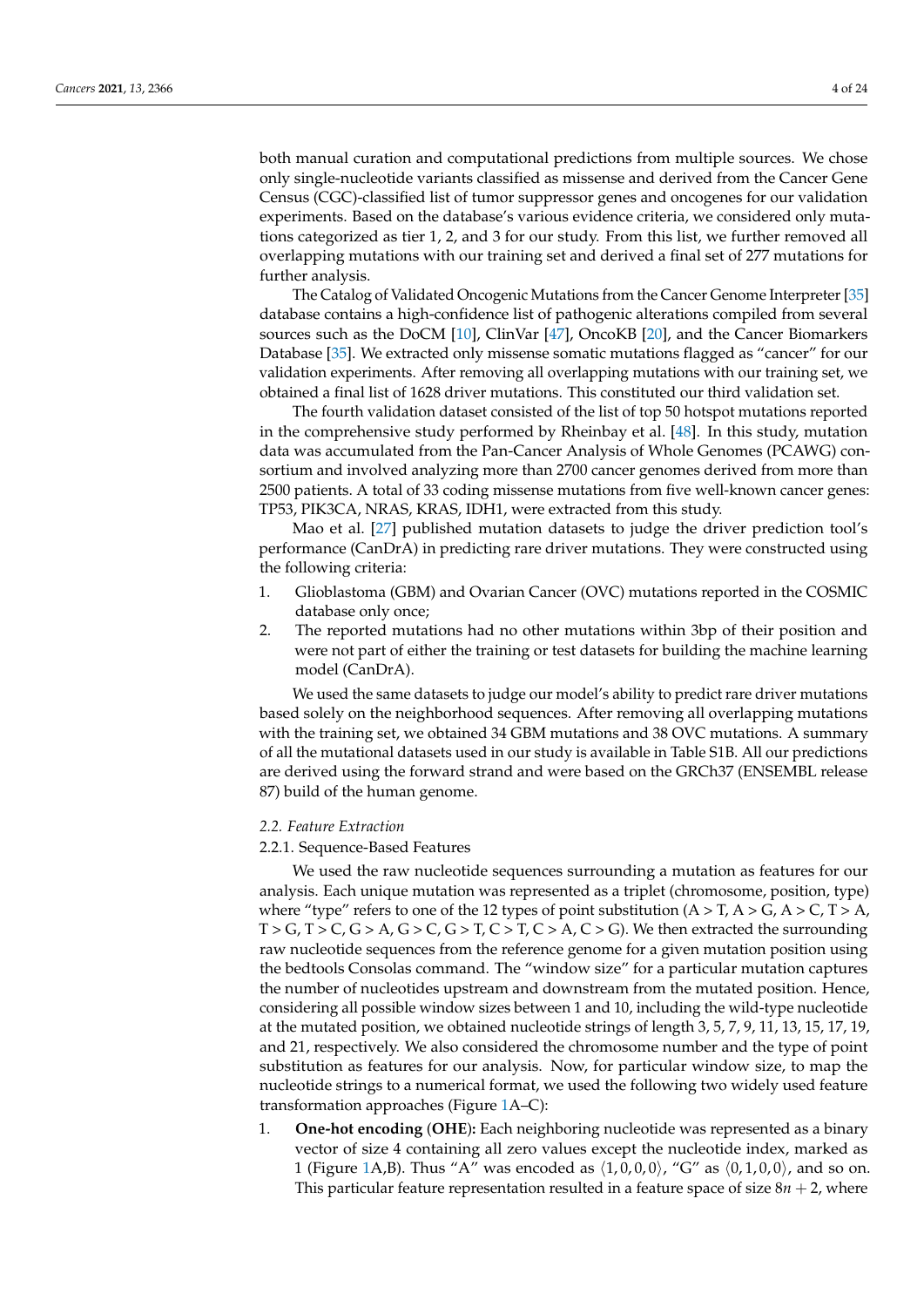$n = 1, 2, 3...$  10 represents the window sizes. We used the pandas get\_dummies() to perform this task.

2. **Overlapping** *k***-mers:** In this type of feature representation, the neighboring nucleotide string sequences for a given window size were represented as overlapping *k*-mers of lengths 2, 3, and 4 (Figure 1C). For instance, an arbitrary sequence of window size 3 {ATT**T**GGA}, where '**T**' is the wild-type base at the mutated position, can be decomposed into overlapping *k*-mers of size 2 {AT, TT, T**T**, **T**G, GG, GA}, 3 {ATT, TT**T**, T**T**G, **T**GG, GGA}, and 4 {ATT**T**, TT**T**G, T**T**GG, TGGA}, respectively.



**Figure 1.** Neighborhood feature representations: A diagram representing the features derived from the neighborhood nucleotide sequences of the point mutations for an arbitrary window size of 4 is shown here. The mutated position is represented as a triplet (chromosome: position: substitution type). (**A**) The original sequence is represented here with the mutated nucleotide (ch17:109889:G > T) in bold. (**B**) One-hot encoding was used to derive the 4-bit binary one-hot encoded vector for each nucleotide. (**C**) Overlapping *k*-mers of sizes 2, 3, and 4 have been represented here. In this case, the neighborhood features also include the wild-type nucleotide at the mutated position. The overlapping *k*-mers were encoded into a numerical format using the Count Vectorizer and the TF-IDF Vectorizer, and the resulting word matrix was derived. The samples (or individual neighborhoods) are represented as rows, and the *k*-mers are represented as columns. The chromosome number and the substitution type  $(A > T, G > C,$  etc.) were included as additional features for both types of feature representation.

> To map these overlapping *k*-mers to a numerical format, we applied two commonly used encoding techniques known as Count Vectorizer (CV) and TF-IDF Vectorizer (TF). The Count Vectorizer returns a vector encoding whose length is equal to that of the vocabulary (total number of unique *k*-mers in the dataset) and contains an integer count for the number of times a given *k*-mer has appeared in our dataset.

> A term frequency-inverse document frequency (TF-IDF) vectorizer assigns scores to each *k*-mer based on (i) how often the given *k*-mer appears in the dataset and (ii) how much information the given *k*-mer provides, i.e., whether it is common or rare in our dataset. Mathematically, for a given term *i* present in a document *j*, the TF-IDF score *t fi*,*<sup>j</sup>* is given by

$$
tf_{i,j} = freq_{i,j} \times log \frac{N}{d_i}
$$

where *f reqi*,*<sup>j</sup>* is the number of occurrences of *i* in *j*, *d<sup>i</sup>* is the number of documents containing *i*, and *N* is the total number of documents. These techniques were implemented in Python using the *feature\_extraction* module from scikit-learn. The final processed training set used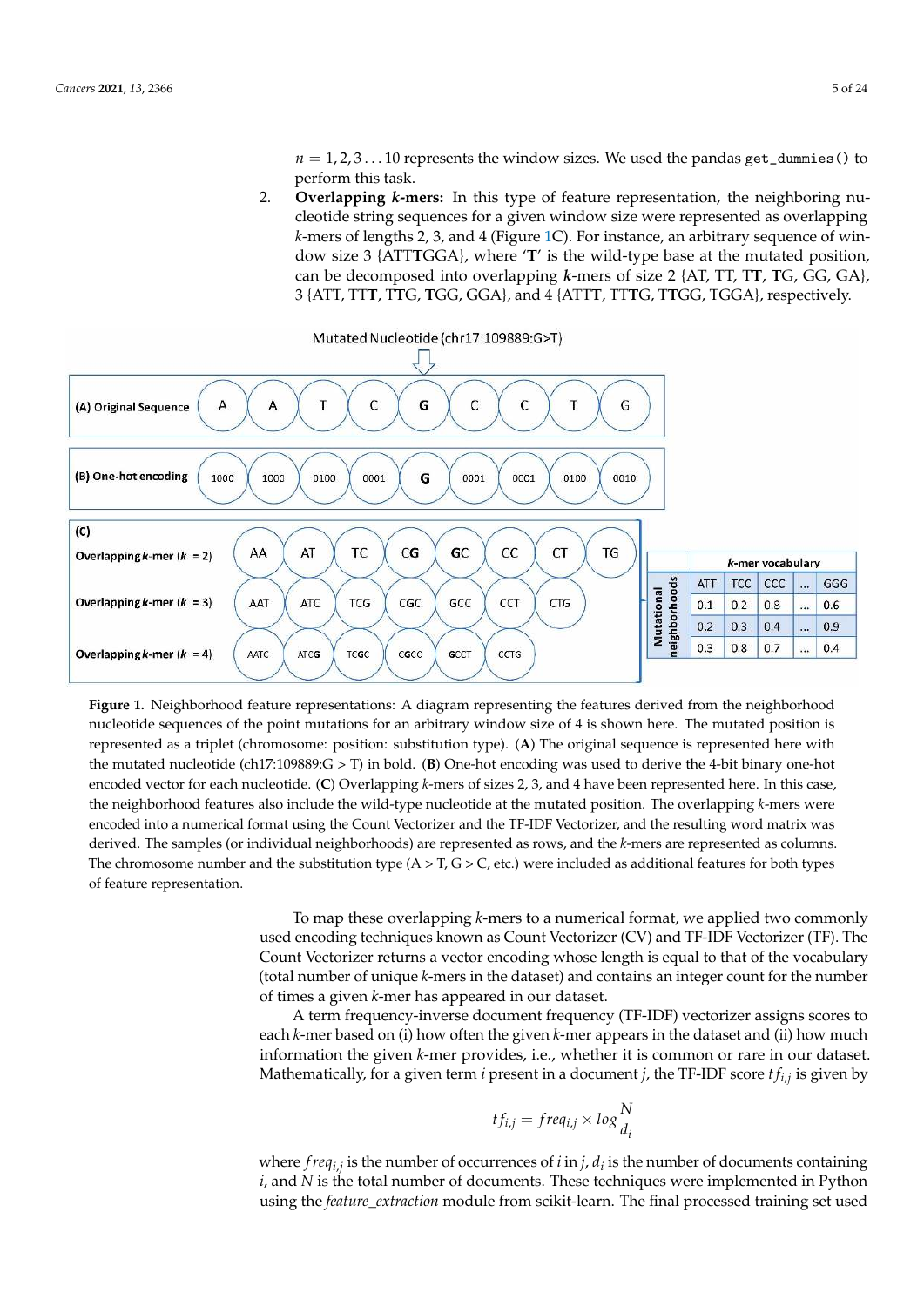to build the machine learning models was represented as a matrix of size *mn*, where *m* is the total number of coding point mutations and *n* is the size of the vocabulary. The matrix entries were the TF-IDF or the Count Vectorizer scores. The number of one-hot encoded features, *k*-mers, and the size of the vocabulary possible for each window size is shown in Table S2B.

## 2.2.2. Descriptive Genomic Features

In addition to the neighborhood features, a set of 27 features (Table S2A) previously used to train the cancer-specific missense mutation annotation tool, CanDrA [27], were extracted from the following three data portals: CHASM's SNVBOX [18], Mutation Assessor [25] and ANNOVAR [49]. While deriving the final binary classifier, NBDriver, we augmented the neighborhood sequence features derived using the one-hot encoding, Count Vectorizer, and TF-IDF-based feature representation with these descriptive genomic features. Among them were conservation scores (such as GERP scores, HMMPHC scores, and others), amino acid substitution features (such as PREDRSAE, PredBFactorS, and others), exon features (such as ExonSnpDensity, ExonConservation, and others), features indicative of protein domain knowledge (such as UniprotDOM\_PostModEnz, UniprotREGIONS, and others) and functional impact scores computed by algorithms such as VEST [23] and CHASM [18]. A tiny fraction (0.1%) of the UniProtKB annotations were not available from the SNVBOX database for our training data. We used the *k*-nearest neighbors-based imputation technique to substitute the missing features with those of the same gene's nearest mutations. Our external validation datasets were free from any missing information.

### *2.3. Density Estimation*

A kernel density estimator (or KDE) takes an *n*-dimensional dataset as an input and outputs an estimate of the underlying *n*-dimensional probability distribution. A Gaussian KDE uses a mixture of *n*-dimensional Gaussian probability distributions to represent the density being estimated. It essentially tries to center one Gaussian component per data point, resulting in a non-parametric estimation of the density. One of the hyperparameters for a kernel density estimator is the bandwidth, which controls the kernel's size at each data point, thereby affecting the "smoothness" of the resulting curve. We estimated the underlying probability distributions for the driver and passenger neighborhoods using a Gaussian kernel density estimator.

The entire process's schematic workflow for a single run of the kernel density estimation experiment is shown in Figure S2A–F. First, we randomly selected, with replacement, an equal number (*n*) of driver and passenger mutations from our training data for a single run of the kernel density estimation algorithm and particular window size (Figure S2A). Then, we tuned the bandwidth hyperparameter for each class of mutations using a 5-fold cross-validation approach and used the best parameters to derive the kernel density estimates (Figure S2B). Finally, we used the Jensen–Shannon (JS) distance metric to calculate the similarity between the two class-wise density estimates (Figure S2C). The JS distance between two probability distributions is based on the Kullback–Leibler (KL) divergence, but unlike KL divergence, it is bounded and symmetric. For two probability vectors, *p* and *q*, it is given by,

$$
JS = \frac{1}{2}\sqrt{D(p \parallel m) + D(q \parallel m)}
$$

where  $m = \frac{1}{2}(p+q)$ , and *D* is the KL divergence. The significance of the estimated distances between the probability estimates was calculated using a randomized bootstrapping approach. Specifically, we randomly sampled with replacement twice the number (*2n*) of mutations from the same training set, irrespective of the labels. We then split the dataset in half, randomly assigning each half to driver and passenger mutations, respectively (Figure S2D). This was followed by a similar process of tuning the hyperparameters and deriving the class-wise density estimates (Figure S2E). Finally, we reported the JS distance between the density estimates (Figure S2F).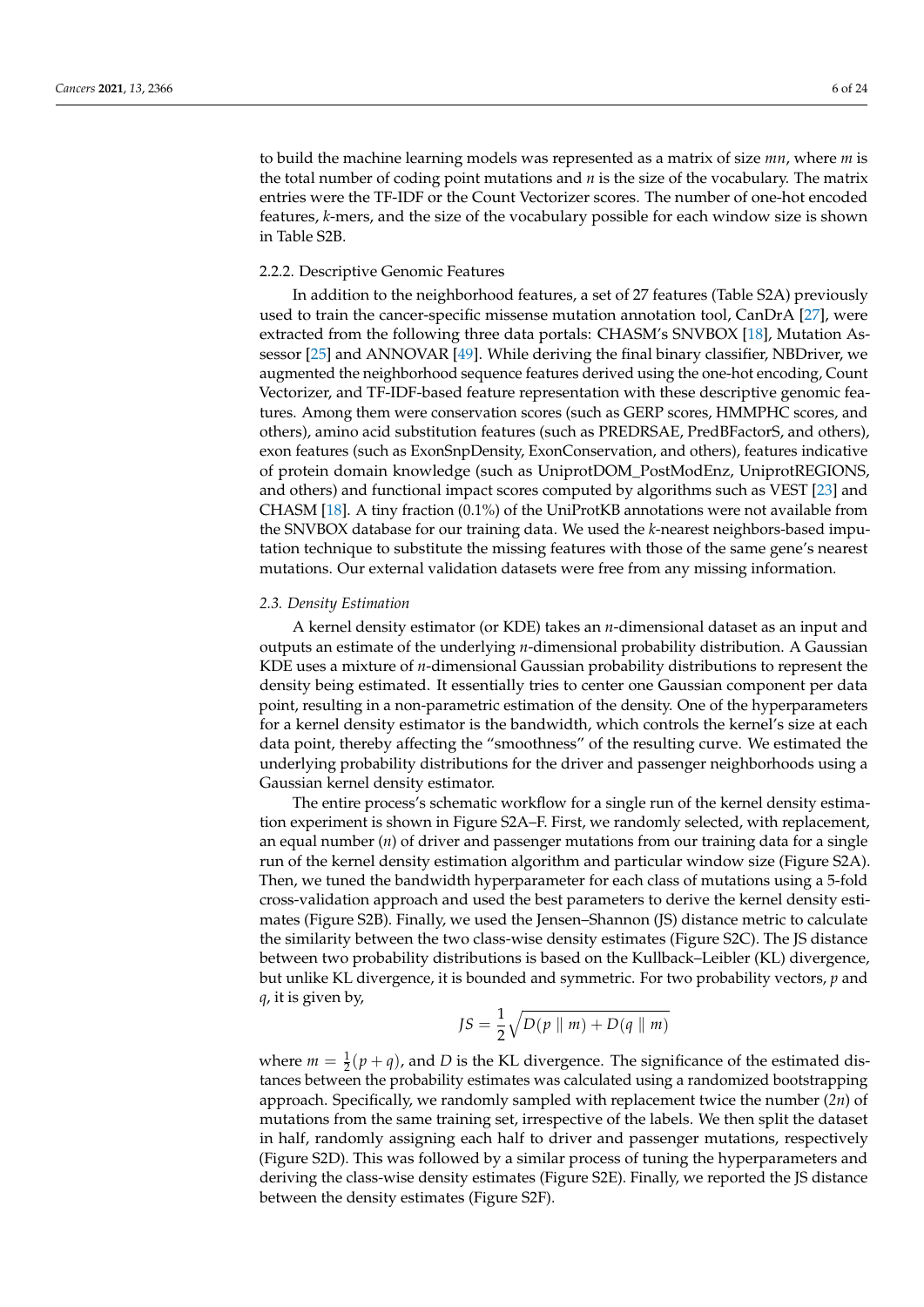We experimented with the following seven different neighborhood-based feature representations:

- One-hot encoding;
- Count Vectorizer (*k*-mer sizes of 2, 3 and 4);
- TF-IDF Vectorizer (*k*-mer sizes of 2, 3 and 4).

The aforementioned KDE estimation experiments were repeated 30 times for all possible window sizes between 1 and 10 and all seven feature representations. Next, the best median JS distance estimate from the original experiments was reported for the given window size. The percentage of runs of the randomized experiments for which the estimated distance was greater than the original estimate was reported as the *p*-value. The KernelDensity() function from the scikit-learn *neighbors* module was used to derive the density estimates and jensenshannon() from the scipy *spatial.distance* submodule was used to calculate the distance metric.

## *2.4. Classification Models*

We implemented three classifiers: the random forest (RF) classifier, the extra trees (ET) classifier (extreme random forests), and the generative KDE classifier to build our binary classification models. The overall approach for the KDE-based classification was as follows (Figure S1A):

- 1. The dataset was split using the cross-validation strategy;
- 2. The training data was then split by label (driver/passenger);
- 3. We fit a generative model for each class using the kernel density estimation method as described in the previous section. This provided us the likelihood that *P*(*x*|*passenger*) and *P*(*x*|*driver*), respectively, for a particular data point *x;*
- 4. Next, the class prior, given by the number of examples of each class, or, *P*(*driver*) and *P*(*passenger*) was calculated;
- 5. Now, for a test data point *x*, the posterior probability was given by  $P(driver|x) \propto$  $P(x|driver)P(driver)$  and  $P(passenger|x) \propto P(x|passenger)P(passenger)$ . The label that maximized the posterior probabilities was the one assigned to *x*.

In contrast, both the tree-based classifiers are discriminative. They are composed of a large collection of decision trees where the final output is derived by combining every single tree's predictions by a majority voting scheme. The main difference between the two tree-based classifiers lies in selecting splits or cut points to split the individual nodes. Random forest chooses an optimal split for each feature under consideration, whereas extra trees choose it randomly. All the classification models were written using the predefined functions available in the *scikit-learn (v. 0.22)* [50] module.

## *2.5. Model Selection and Tuning*

## Repeated Cross-Validation Experiments

Owing to the relatively smaller sample size (5265 mutations) of the training set of mutations, we adopted a repeated 10-fold cross-validation approach to building our model. First, we split the dataset into ten equal subsets in a stratified fashion. Splitting the dataset in a stratified fashion maintains the same proportion of mutations in each class as observed in the original data. Nine of the ten subsets were combined into one training set (Figure S1A). In each training phase, we performed feature selection using the extra trees classifier, cross-validated grid search-based parameter tuning, training the classifiers using the best parameters, and obtaining the corresponding prediction scores on the hold-out test set (Figure S1B). For a given window size, we experimented with a total of seven feature representations (one-hot encoding, count vectorizer (*k*-mer size = 2, 3 and 4), TF-IDF vectorizer (*k*-mer size = 2, 3, and 4), and three binary classifiers (random forests, extra trees, and kernel density estimation)). So overall, we had 21 distinct feature-classifier pairs.

We ran the 10-fold cross-validation experiments (Figure S1A,B) three times for each such pair, thereby obtaining 30 values for each classification metric: sensitivity, specificity,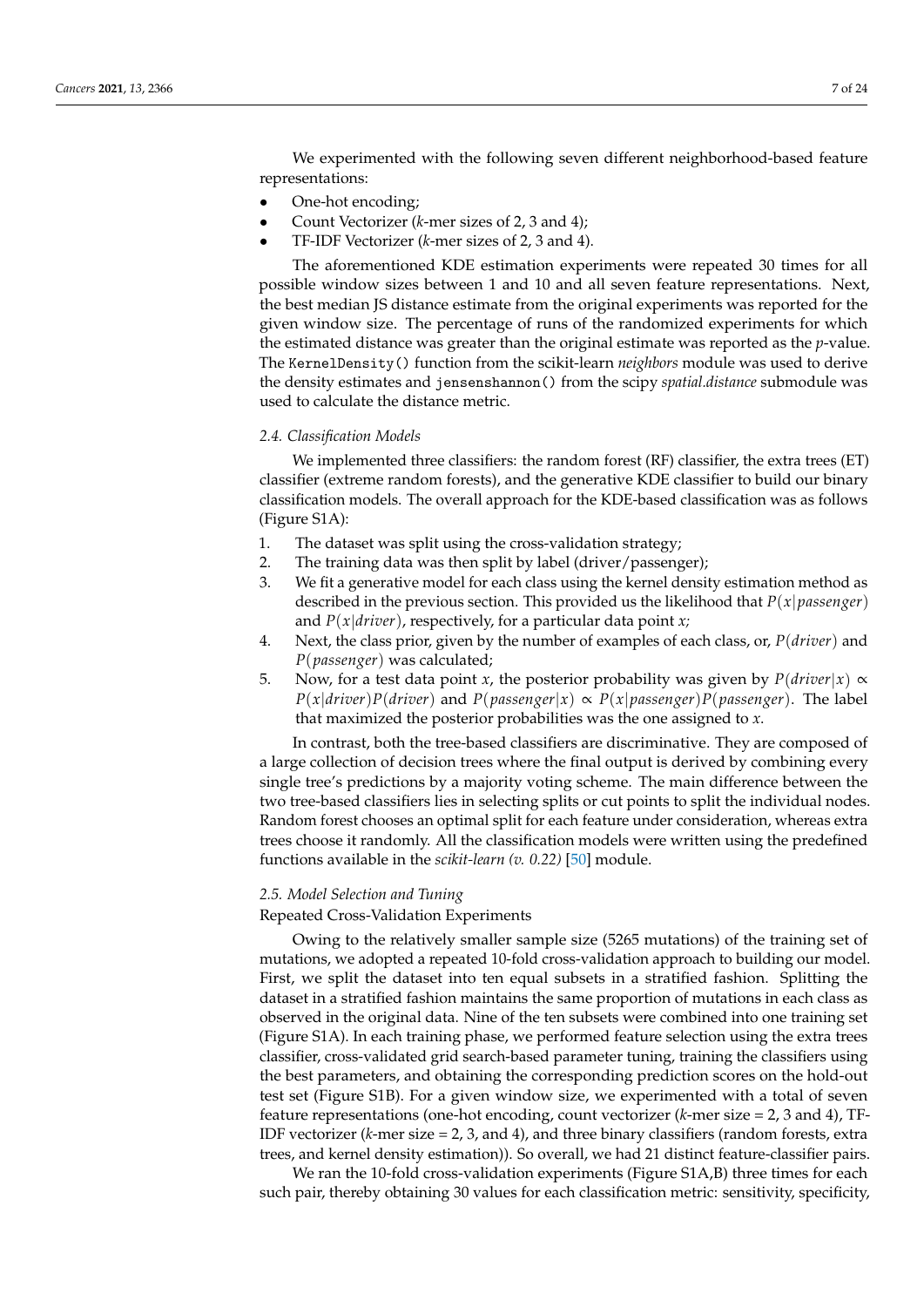AUROC, and MCC. The top five feature-classifier combinations in terms of the overall median value and the 95% CI for each of the above metrics were reported. To study the variation in classification performances with the addition of more nucleotides (or increase in window size), we repeated the Wilcoxon signed-rank test on the best performance metrics for all 45 pairs of window sizes  $(x, y)$ , where  $x < y$  and  $(x, y) \in [1, 2, \ldots, 10]$ . The ci() from the *gmodels* package [51] in R was used to calculate the 95% CIs for the various classification metrics.

# *2.6. Derivation of the Binary Classification Model to Distinguish between Driver and Passenger Mutations*

To derive the final machine learning model, NBDriver, all overlapping mutations between the training set Brown et al., and the validation set Martelotto et al., were discarded, and the classifier was retrained on the reduced train set (4549 mutations: 544 drivers and 4005 passengers). The set of 989 mutations published by Martelotto et al. [45] formed our independent test set. Due to the inherent imbalance in the dataset, we implemented an undersampling technique known as repeated edited nearest neighbors [52] to downsize the majority class and consequently obtain a balanced dataset for subsequent training.

Predictions were obtained using two separate feature sets: (1) only neighborhood features based on the raw nucleotide sequences (or the neighborhood-only model) and (2) neighborhood features plus the descriptive genomic features (or NBDriver). In addition to random forests, extra trees, and the KDE classifier, we also experimented with a fourth classifier: a linear kernel SVM to obtain these predictions. Various combinations of these classifiers were implemented as ensemble models using the VotingClassifier() of the *ensemble* module in *scikit-learn*.

## *2.7. Feature Selection*

We adopted an impurity-based feature selection technique for feature selection using the extra trees classifier to derive a ranked list of the top predictive features for our analysis. For the repeated cross-validation experiments, the features that were within the top 30 percentile of the most important features were selected and subsequently used to train our models. However, for deriving NBDriver, which was trained using a combination of both neighborhood sequence features and descriptive genomic features, we built several classification models based on the top *n* (*n* = 20, 30, 40, 50, 60) features. We chose the one that provided the best overall classification performance.

The TF-IDF and Count Vectorizer scores, used as features for our analysis, were implemented using the *feature\_extraction* module in *scikit-learn*. In both cases, a new vocabulary dictionary of all the *k*-mers was first learned from the training data using the fit\_transform() routine, and the corresponding term-document matrix was returned. Using this vocabulary, the scores of the *k*-mers from the test data were obtained using the transform() routine and were subsequently used in our analysis.

### *2.8. Hyperparameter Tuning and Classifier Threshold Selection*

Hyperparameter tuning was performed using a cross-validation-based grid search technique over a parameter grid. The GridSearchCV() from the *model\_selection* module in *scikit-learn* was used for this purpose. To further fine-tune the classifiers, we experimented with various classification thresholds from 0 to 1 with step sizes 0.001 and chose the one that provided the best areas under the ROC curve (AUROC). For an imbalanced classification problem, using the default threshold of 0.5 is not a viable option and often results in the incorrect prediction of the minority class examples.

## *2.9. Performance Metrics*

For the repeated cross-validation experiments, we assessed our classifiers' performance using four commonly used performance metrics: sensitivity, specificity, Matthews correlation coefficient (*MCC*), and area under the ROC curve (AUROC). Matthews correlation coefficient is a balanced metric and is very useful in imbalanced classification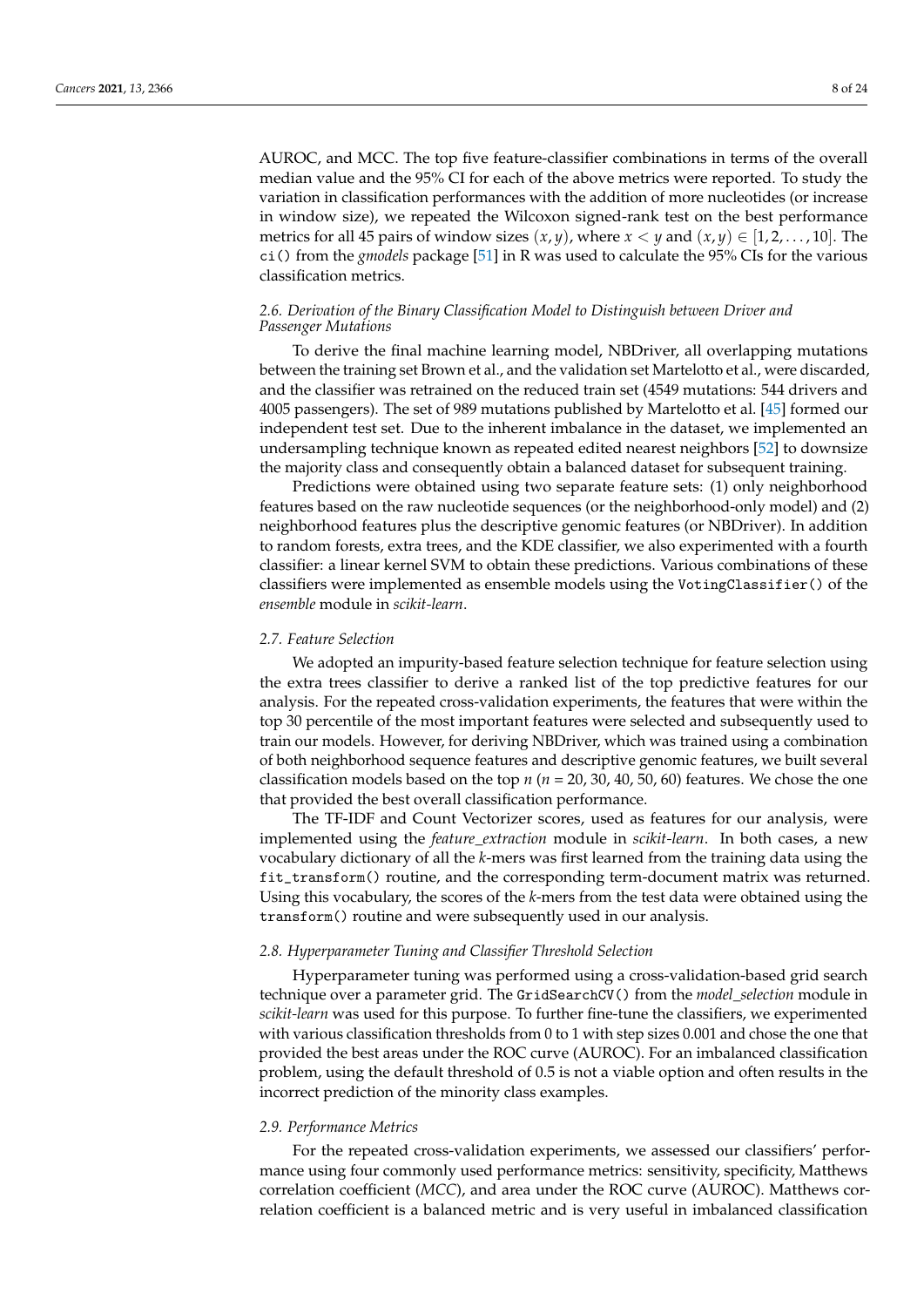problems. It is bounded between −1 and 1, with −1 representing perfect misclassification, 0 representing average classification, and +1 representing ideal classification. It is given by the following expression:

$$
MCC = \frac{TP \times TN - FP \times FN}{\sqrt{(TP + FP)(TP + FN)(TN + FN)(TN + FP)}}
$$

where *TP* stands for true positives, *TN*, true negatives, *FP*, false positives, and FN, false negatives. *MCC* is a more robust alternative to accuracy and F1-score that can sometimes show overoptimistic classification performance for imbalanced data and was therefore not used for the analysis.

After deriving the binary classifier, we used additional classification performance metrics outlined by Martelotto et al. to compare our algorithm's performance with other state-of-the-art mutation effect prediction tools. They were positive predictive value (PPV), negative predictive value (NPV), and a composite score, defined as the sum of sensitivity, specificity, PPV, and NPV.

### *2.10. Comparison with Other Pan-Cancer Mutation Effect Predictors*

Similar to the benchmarking study conducted by Martelotto et al., we compared the generated binary classifiers with nine pan-cancer mutation effect prediction tools: MutationTaster [53], FATHMM (cancer) [19], Condel [26], FATHMM (missense) [19], PROVEAN (v1.1.3) [16], SIFT (Ensemble 66) [54], Polyphen2 [17], Mutation Assessor [25] and VEST [23] using the set of 989 literature-curated mutations. We used the prediction labels for each of these predictors based on predefined score cutoffs published as part of the Martelotto et al. [45] study. Two new prediction algorithms (CHASMplus (pan-cancer) [24] and CanDrA+ (Cancer-in general) [27]) were also added to the list, and the score cutoffs were decided in the following manner.

For CHASMplus, we tested all possible thresholds between 0 and 1 with step sizes of 0.01 and chose the corresponding threshold with the highest composite score due to the absence of a default threshold. All mutations with predicted scores greater than this optimal threshold were labeled as drivers and vice versa. For CanDrA+, we used the default prediction categories [27]. Predictions for CHASMplus and CanDrA+ were obtained from the OpenCRAVAT web server [55] and executable packages published by Mao et al. [27]. Two ensemble techniques were used to combine the outputs produced by different mutation effect predictors. First, we implemented a majority voting rule, also known as "hard voting," where the class label with the maximum votes was chosen as the output. Second, we adopted a technique similar to Martelotto et al. [45], considering only the top four mutation effect predictors, and we generated different combinations by using  $n (n = 2, 3, 4)$  single predictors at a time. A given mutation predicted by this ensemble was considered a driver if at least *p* (*p* = 1, 2, 3, 4) predictors called it a driver for all combinations of *n* and *p*.

While comparing any two machine learning algorithms in this study by deriving the significance of the difference between any two classification metrics, we adopted the same strategy as Martelotto et al. Briefly, we derived the 95% CI for each of these classification metrics by repeated sampling with replacement with 1000 iterations. If the generated CI's touched or there was no overlap, the difference was considered significant ( $p < 0.05$ ) based on the results of the analysis performed by Ng et al. [56]. The entire process's schematic workflow for deriving NBDriver is shown in Figure S5.

#### **3. Results**

This study reports a pan-cancer machine learning tool, NBDriver, which uses neighborhood sequences as features to discriminate missense mutations as either drivers or passengers. Our key results are three-fold. First, we use generative models to derive the distances between the neighborhood sequences' underlying probability estimates for the two mutation classes. Then, we build robust classification models using repeated cross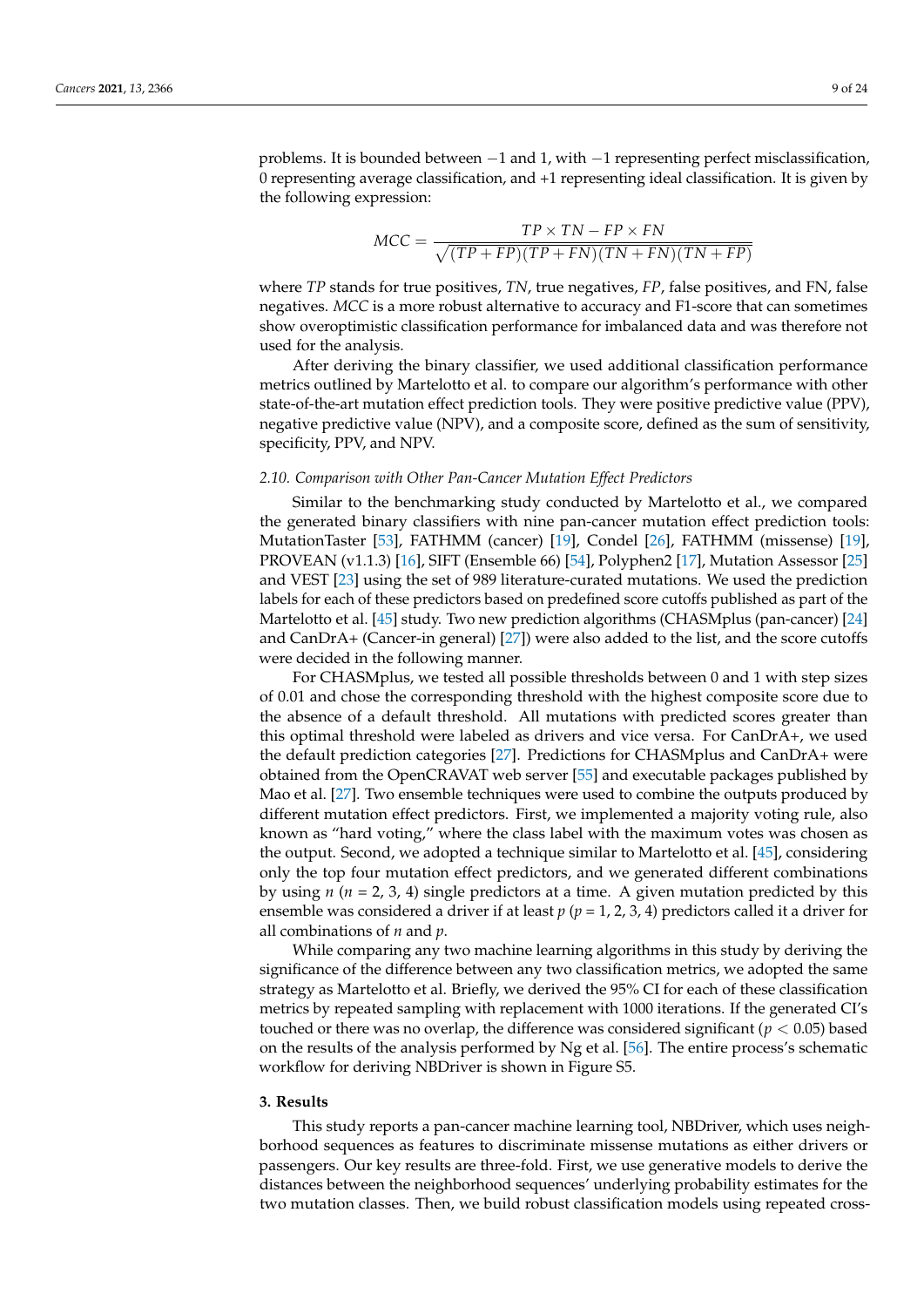validation experiments to derive the median values of the metrics designed to estimate the classification performances. Finally, we demonstrate our models' ability to predict unseen coding mutations from independent test datasets derived from large mutational databases.

## *3.1. Neighborhood Sequences of Driver and Passenger Mutations Show Markedly Different Distributions*

We estimated the driver and passenger neighborhood sequences' underlying probability distributions using kernel density estimation. We computed the Jensen–Shannon (JS) distance metric to understand how "distinguishable" they are from one another. The JS metric is bounded between 0 (maximally similar) and 1 (maximally dissimilar). Table 1 shows the feature representations with the maximum median JS distances from the KDE experiments for various window sizes. We observed that, for the Brown et al. dataset [39], the maximum significant ( $p < 0.05$ ) median JS distance between passenger and driver neighborhood distributions, calculated across 30 runs of bootstrapping experiments, was 0.275 (for a window size of 2). However, there was no significant difference in terms of the median JS estimates calculated for window sizes 5 to 10 (Mann–Whitney U test; *p* < 0.05) using the different feature representations. Figure 2 shows the variation in the JS distances between the original and the randomized KDE experiments for window sizes between 1 and 10. As evident from Figure 2, except for window size 1, all other window sizes had a significant JS distance value ( $p < 0.05$ ).

| Window<br><b>Size</b> | <b>Feature Type</b> | Median JS Distance (Original) | <b>Median JS Distance (Randomized)</b> | <i>p</i> -Value |  |  |
|-----------------------|---------------------|-------------------------------|----------------------------------------|-----------------|--|--|
|                       | $TF (k = 2)$        | 0.345                         | 0.339                                  | Not significant |  |  |
| 2                     | <b>OHE</b>          | 0.275                         | 0.228                                  | < 0.05          |  |  |
| 3                     | $CV (k = 2)$        | 0.219                         | 0.177                                  | < 0.05          |  |  |
| 4                     | $TF (k = 3)$        | 0.214                         | 0.167                                  | < 0.05          |  |  |
| 5                     | $CV (k = 3)$        | 0.211                         | 0.166                                  | < 0.05          |  |  |
| 6                     | $TF (k = 4)$        | 0.210                         | 0.166                                  | < 0.05          |  |  |
| 7                     | $CV (k = 2)$        | 0.211                         | 0.165                                  | < 0.05          |  |  |
| 8                     | $TF (k = 3)$        | 0.211                         | 0.164                                  | < 0.05          |  |  |
| 9                     | $TF (k = 3)$        | 0.211                         | 0.166                                  | < 0.05          |  |  |
| 10                    | $TF (k = 4)$        | 0.211                         | 0.165                                  | < 0.05          |  |  |

**Table 1.** Median JS distances for both the original and randomized experiments for different window sizes.

Out of the seven different feature representations, we reported the ones that provided the maximum median JS distance. From Table 1, we observed that a TF-IDF Vectorizer with *k*-mer sizes 2, 3, and 4 was the preferred form of feature representation for six window sizes (1, 4, 6, 8, 9, and 10). In contrast, a Count Vectorizer with *k*-mer sizes 2 and 3 was chosen for three window sizes (3, 5, and 7). However, the only exception was for a window size of 2, where the one-hot encoding-based feature representation technique provided the maximum median JS distance. These results indicated that both the Count Vectorizer and the TF-IDF Vectorizer-based feature representation were consistent at delineating the distributions' differences between the driver and passenger neighborhoods. Extended results from the KDE experiments containing the ranked median JS estimates for all seven different feature representations and their corresponding statistical significance are shown in Table S3C,D, respectively. From this table, we observed that there was a statistically significant (Mann–Whitney U test;  $p < 0.05$ ) difference between the maximum overall median JS distance of 0.275 (window size  $= 2$ ) obtained using the TF-IDF based feature representation with a *k*-mer size of 2 and the second best median JS distance of 0.255 (window size = 2), obtained using a Count Vectorizer with a *k*-mer size of 2. However, there was no significant difference between the minimum overall median JS distance estimate of 0.211, derived for window sizes 5 (using CV (*k* = 2, 3) and TF (*k* = 2, 3, and 4)), 7 and 8 (using CV (*k* = 2, 3 and 4) and TF (*k* = 3, 4)) and 9 and 10 (using CV (*k* = 2, 3) and TF  $(k = 2, 3 \text{ and } 4)$ ).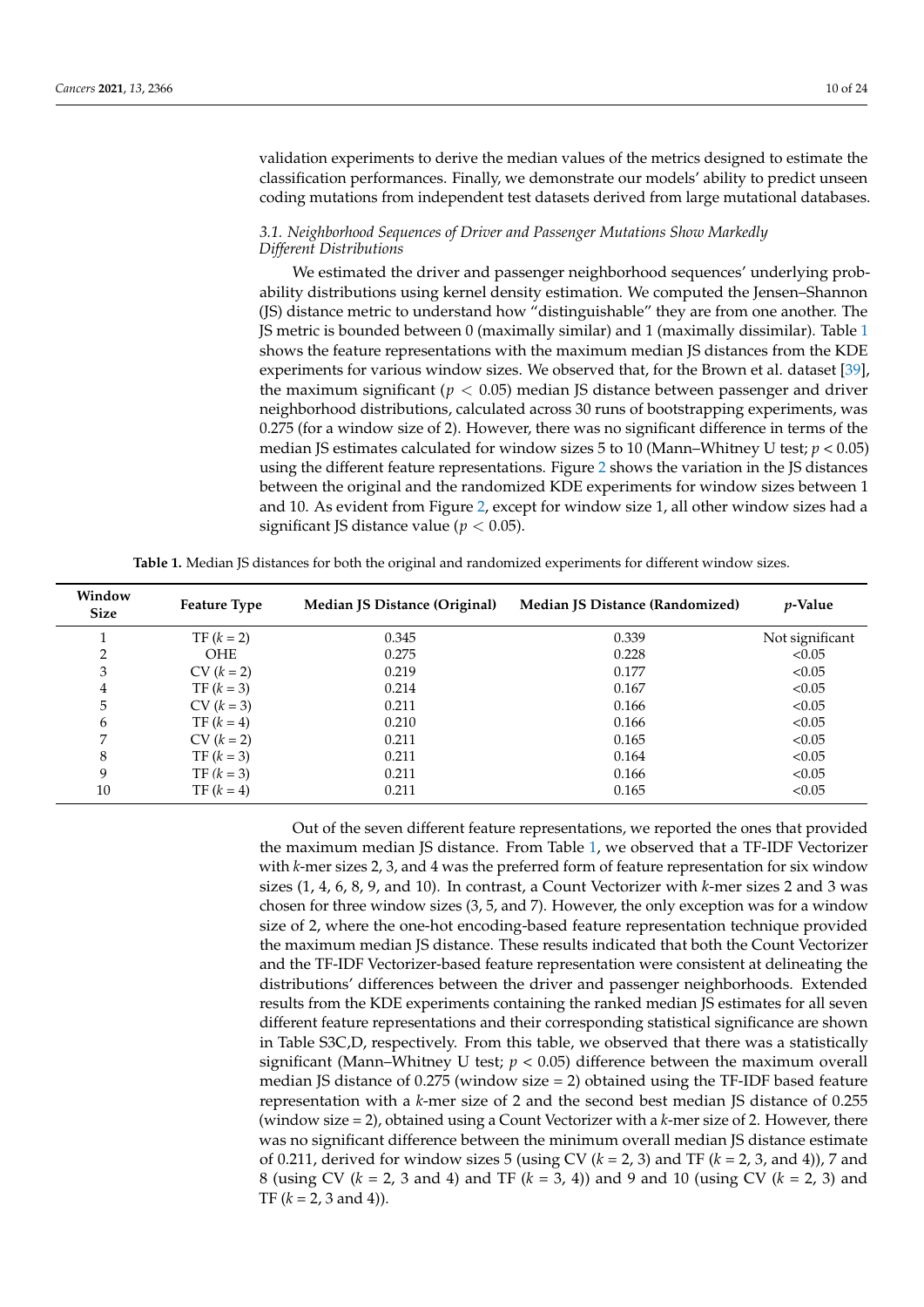

**Figure 2.** KDE estimation results: Variation in JS distances between the estimated densities for every window size between 1 and 10 is shown in this figure. All 5265 mutations from the original study were used here. Two types of boxplots, one for the original and another for the randomized experiments, have been shown here along with the *p*-values, which approximates the probability that the original median distance can be obtained by chance. Except for window 1, all other window sizes had a significant (\*\* *p* < 0.05) difference between the original and the randomized JS distances. (NS = Not Significant).

## $\overline{\mathcal{O}}$ *3.2. Repeated Cross-Validation Using Only Neighborhood Features Generates Robust Classification Models*

The top five feature-classifier combinations in terms of the four classification metrics (sensitivity, specificity, AUROC, and MCC) calculated from the repeated cross-validation experiments using only the neighborhood sequences as features are shown in the Table S3A. From these results, we observed that the best median sensitivity of 0.938 (95%CI 0.929–0.942) was obtained using features derived from both the TF-IDF Vectorizer and the Count Vectorizer and subsequent training using a random forest classifier for window sizes 1, 5, 6, and 9. However, the best median specificity of 0.807 (95%CI 0.798–0.809), AUC of 0.832 (95% CI 0.826–0.841), and MCC of 0.584 (95% CI 0.564–0.594) were obtained using a Count Vectorizer-based feature representation trained using a KDE classifier for a window size of 10. The variation in the classification performances for the top three feature-classifier combinations obtained for different window sizes during the repeated cross-validation experiments using the initial training set of 5265 mutations is shown in Figure S6A–D. Classification metrics such as AUC and MCC are used to measure the quality of binary classifications. Except for window sizes 1 and 2, both the TF-IDF Vectorizer and Count Vectorizer performed consistently well and were among the top three feature representations in terms of the overall AUC and MCC, indicating that these feature representation techniques were the most efficient separating the two classes of mutations.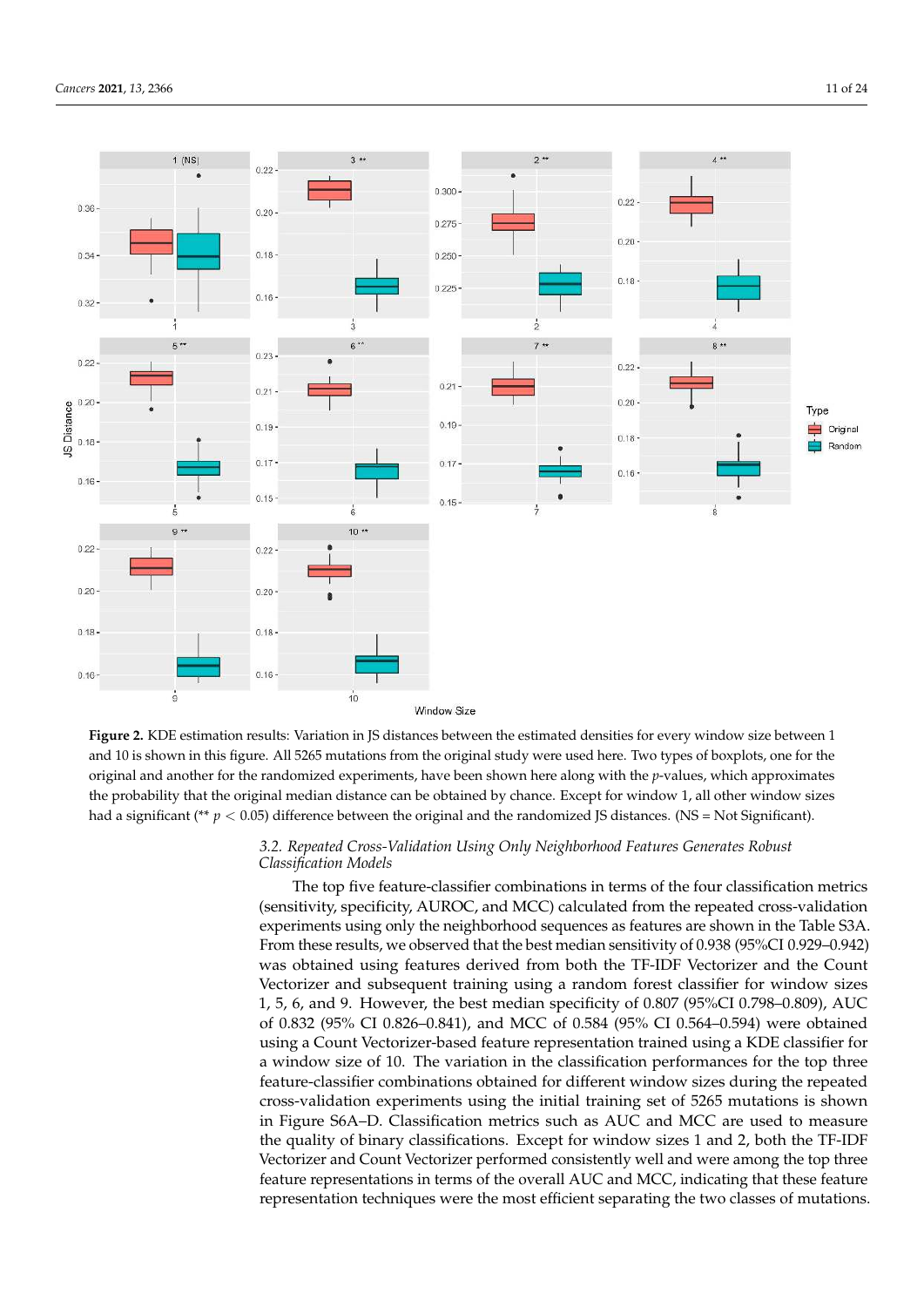Similarly, the best results obtained using the different feature-classifier combinations for various window sizes are summarized in Figure 3A–D. From this figure, we see that except for window sizes 1 and 2, a Count Vectorizer derived using a *k*-mer size of four provided the maximum median AUC, Specificity, and MCC. However, the maximum median sensitivities were obtained for all window sizes using both the Count Vectorizer and TF-IDF Vectorizer-based feature representation technique. For window sizes 1 and 2, a one-hot encoding-based feature representation provided the best MCC.



**Figure 3.** Repeated cross-validation results: The variation in the classification performances with different window sizes for the top feature-classifier combinations obtained during the repeated cross-validation experiments using the initial training set of 5265 mutations is shown in this figure. For each window size, the best results obtained using the different classifier-feature combinations in terms of (**A**) sensitivity, (**B**) specificity, (**C**) AUC, and (**D**) MCC are displayed.

The variation in the classification performances with the window size increase is shown in Table S3B. From this table, we observed that out of the 45 unique pairs of window sizes (Methods: Repeated cross-validation experiments), 27 had a significant  $(p < 0.05$ ; Wilcoxon signed-rank test) increase in specificity and AUC while 31 had a significant ( $p < 0.05$ ; Wilcoxon signed-rank test) increase in MCC with the addition of more nucleotides. However, for sensitivity, a significant increase was observed only when the window size was increased from 4 to 9 and 7 to 9, respectively. These results indicated that adding more nucleotides to a particular window does not always guarantee an increase in the classifier's performance in distinguishing between driver and passenger mutations.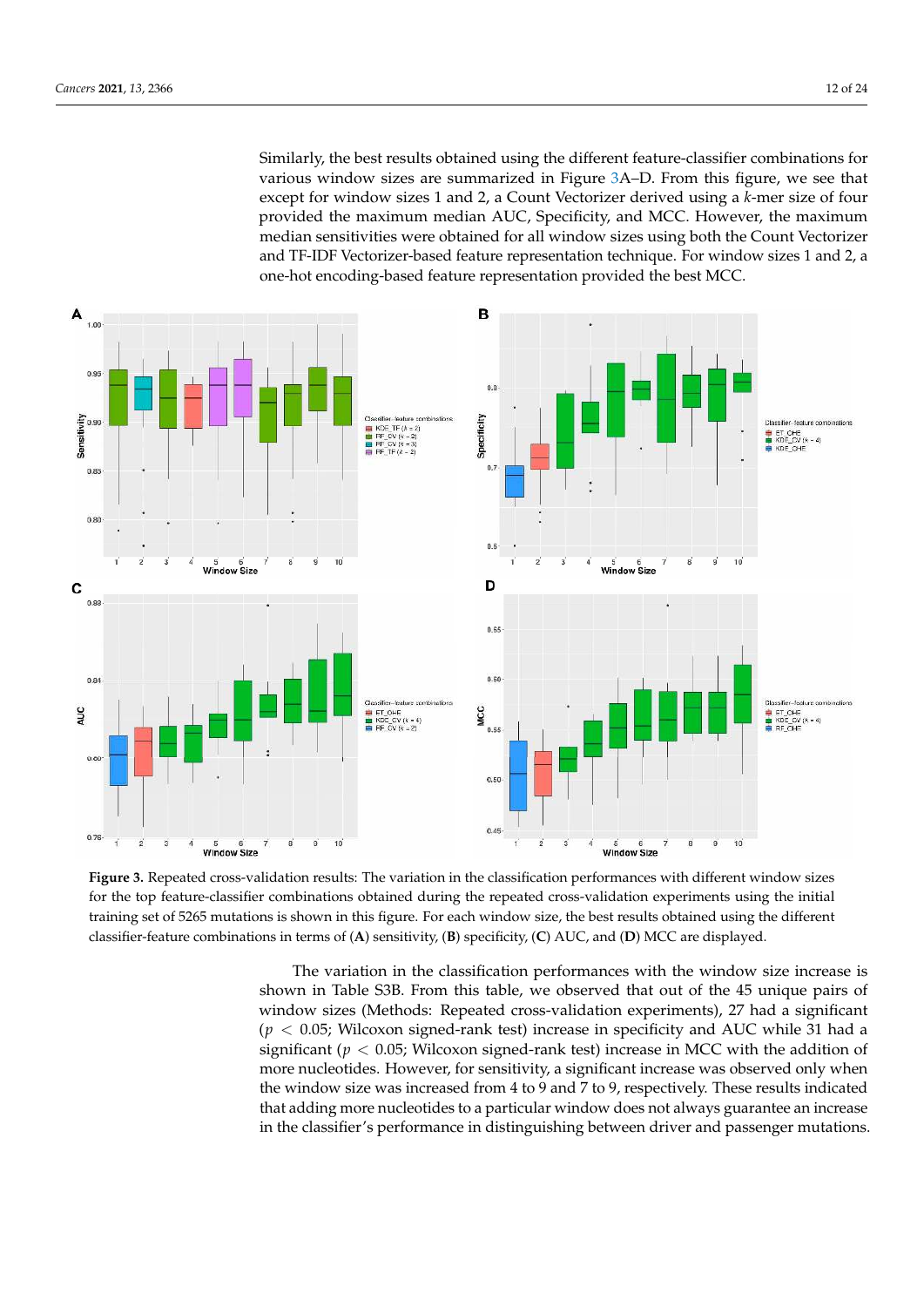# *3.3. Classification Models Provide Performances Comparable with Other State-of-the-Art Mutation Effect Predictors*

Using only the neighborhood nucleotide sequences as features, the best results (Table 2; Table S5B) on the independent test set [45], was obtained using an extra trees classifier. This "neighborhood-only model" was trained on sequence features extracted using the count vectorizer technique on a window size of 10.

**Table 2.** Comparison of the generated binary classifiers with other mutation effect prediction algorithms using the benchmarking dataset published by Martelotto et al. (Ranked in decreasing order on the basis of the composite score or CS).

| Algorithm                      | Accuracy | Sensitivity | Specificity | <b>PPV</b> | <b>NPV</b> | <b>CS</b> | <b>MCC</b> |
|--------------------------------|----------|-------------|-------------|------------|------------|-----------|------------|
| MutationTaster                 | 0.8857   | 0.9081      | 0.75        | 0.9566     | 0.5738     | 3.1885    | 0.590      |
| <b>FATHMM</b> (Cancer)         | 0.91     | 0.9788      | 0.4929      | 0.9213     | 0.7931     | 3.1861    | 0.580      |
| CHASMplus (Pancancer)          | 0.85     | 0.852       | 0.85        | 0.972      | 0.486      | 3.16      | 0.570      |
| <b>NBDriver</b>                | 0.891    | 0.931       | 0.643       | 0.941      | 0.608      | 3.123     | 0.561      |
| Neighborhood-only model        | 0.85     | 0.629       | 0.907       | 0.9744     | 0.285      | 2.7954    | 0.370      |
| Condel                         | 0.8584   | 0.9258      | 0.45        | 0.9108     | 0.5        | 2.7866    | 0.392      |
| FATHMM (missense)              | 0.8251   | 0.8775      | 0.5071      | 0.9152     | 0.4057     | 2.7055    | 0.351      |
| <b>PROVEAN</b>                 | 0.7371   | 0.7444      | 0.6929      | 0.9363     | 0.3089     | 2.6825    | 0.327      |
| <b>SIFT</b>                    | 0.8099   | 0.861       | 0.5         | 0.9126     | 0.3723     | 2.6459    | 0.32       |
| Polyphen-2                     | 0.7978   | 0.8422      | 0.5286      | 0.9155     | 0.3558     | 2.6421    | 0.317      |
| <b>Mutation Assessor</b>       | 0.747    | 0.7665      | 0.6286      | 0.9259     | 0.3077     | 2.6287    | 0.3        |
| <b>VEST</b>                    | 0.7503   | 0.8269      | 0.2857      | 0.8753     | 0.2139     | 2.2018    | 0.1        |
| CanDrAplus (Cancer-in-general) | 0.592    | 0.857       |             | 0.99       | $\theta$   | 1.847     | $-0.03$    |

The bold format numbers represent the results obtained from the two binary classifiers trained using the neighborhood features.

We trained NBDriver by combining the neighborhood features and the descriptive genomic features. Out of the various classifiers implemented, an ensemble model consisting of a linear kernel SVM and a KDE classifier provided the best results (Table 2; Table S5B) that consisted of 791 true positive, 50 false positive, 58 false negative, and 90 true negative mutations. Compared to the neighborhood-only model, there was a significant increase (*p* < 0.05) in accuracy (=0.891), sensitivity (=0.931), NPV (=0.608), composite score (=3.123), and MCC (=0.561). However, this was accompanied by a significant ( $p < 0.05$ ) drop in specificity (=0.643). There was no significant change in PPV, though.

A ranked list of the top 50 neighborhood sequences and descriptive genomic features used to train NBDriver is shown in Table S4. Out of those 50 features, 26 were neighborhoodbased features or the TF-IDF scores of the overlapping 4-mers extracted from a window size of 10. The plot displaying the variation in the AUROC with various classification thresholds is shown in Figure S3. The best results were obtained using a threshold of 0.119. Consequently, all mutations with the prediction scores above this threshold were classified as drivers and vice versa.

Overall, on this benchmarking dataset, NBDriver ranked fourth in terms of the composite score and MCC, fifth in terms of specificity and PPV and second in NPV, sensitivity, and accuracy. Both the composite score and MCC are indicative of balanced performance values for each of the classification metrics. Furthermore, there was no significant difference (*p* < 0.05) between NBDriver and CHASMplus in terms of MCC and composite score (Table 2; Table S5B). Compared to NBDriver, although the neighborhood-only model was the top-ranking tool in terms of specificity and PPV, it did not perform well in terms of the other metrics. Owing to NBDriver's superior performance, all subsequent external validations were performed using this model.

## *3.4. Voting Ensemble of Prediction Algorithms Gives Better Classification Performances*

We also assessed the effect of combining multiple top-ranked single predictors into an ensemble model. We evaluated NBDriver's contribution to the overall ensemble by obtaining predictions without the tool. The top-performing ensemble (Ensemble 1) derived using the majority voting rule consisted of NBDriver, FATHMM (cancer), Condel, and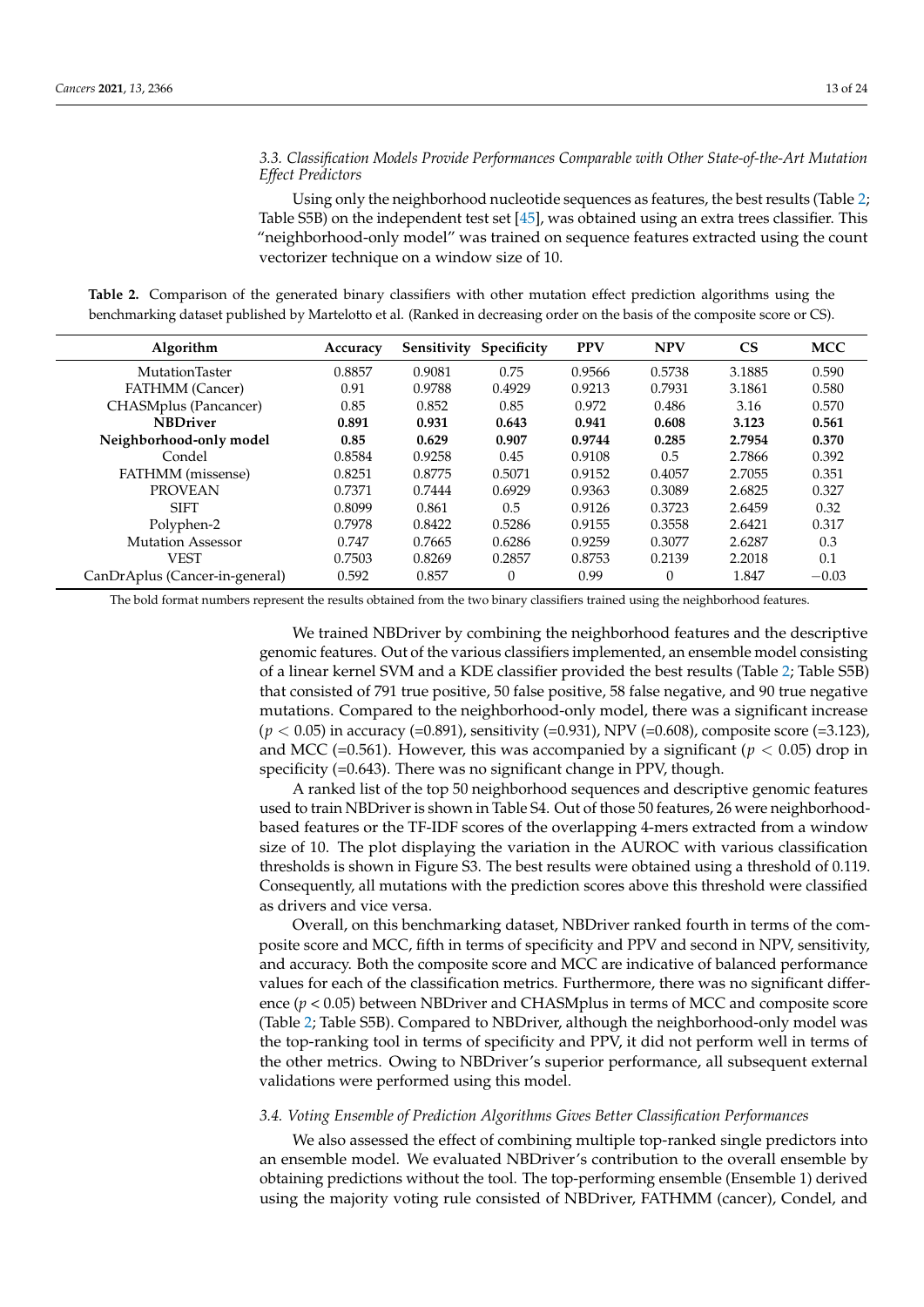MutationTaster. This resulted in a composite score of 3.583, sensitivity of 0.9953, MCC of 0.782, accuracy of 0.951, and NPV of 0.9596, significantly higher (*p* < 0.05) than every single predictor evaluated in the study (Table 3; Table S5C). The composite score, MCC, NPV, sensitivity, and accuracy obtained using this ensemble were also the highest among all the different combinations of single predictors tested in this study (Table S5A,C). Removing NBD river from the ensemble resulted in a significant decrease ( $p < 0.05$ ) in the composite score, NPV, MCC, accuracy, and specificity. However, it was accompanied by no significant change in PPV and sensitivity for the smaller ensemble (Table 3).

| Ensemble ID                      | Algorithm                                                         | Accuracy |        | Sensitivity Specificity | <b>PPV</b> | <b>NPV</b>          | <b>CS</b> | <b>MCC</b> |
|----------------------------------|-------------------------------------------------------------------|----------|--------|-------------------------|------------|---------------------|-----------|------------|
| Ensemble 1 (With<br>NBDriver)    | <b>NBDriver</b> + FATHMM<br>(cancer) + MutationTaster +<br>Condel | 0.9505   | 0.9953 | 0.6785                  |            | 0.9494 0.9596 3.583 |           | 0.782      |
| Ensemble 1 (Without<br>NBDriver) | FATHMM (cancer) +<br>MutationTaster + Condel                      | 0.917    | 0.9941 | 0.5357                  |            | 0.9285 0.9375 3.395 |           | 0.677      |
| Ensemble 2 (With<br>NBDriver)    | $NBDriver + CHASMplus +$<br>FATHMM (cancer) +<br>MutationTaster   | 0.948    | 0.991  | 0.664                   | 0.947      | 0.92                | 3.522     | 0.754      |
| Ensemble 2 (Without<br>NBDriver) | CHASMplus + FATHMM<br>(cancer) + MutationTaster                   | 0.917    | 0.939  | 0.756                   | 0.963      | 0.679               | 3.367     | 0.682      |

**Table 3.** Evaluating the contribution of NBDriver to the top-performing ensemble predictors.

Another ensemble model (Ensemble 2), with a given mutation being considered a driver if at least two out of the four predictors called it a driver, consisted of NBDriver, CHASMplus, FATHMM (cancer), and MutationTaster (Table 3; Table S5A). This ensemble provided a significantly lower composite score of 3.522, NPV of 0.92, and an MCC of 0.75 as compared to Ensemble 1. However, there was no significant difference in PPV, specificity sensitivity, and accuracy (Table 3; Table S5A).

A complete set of all the different combinations of the single predictors evaluated in this study using the Martelotto et al. [45] dataset is present in Table S5A–C. From this table, we observed that out of all the ensemble algorithms tested, the maximum specificity (=0.9071) was obtained by the ensemble (MutationTaster, NBDriver, FATHMM(cancer), and CHASMplus). This predictor combination called a given variant driver if all four of MutationTaster, NBDriver, FATHMM(cancer), and CHASMplus called it a driver. On removing NBDriver from this ensemble, there was a significant decrease in the specificity ( $=0.8857$ ). However, the maximum PPV ( $=0.9804$ ) was obtained using the ensemble (NBDriver, CHASMplus, MutationTaster) (Table S5A). This predictor combination called a given variant driver if all three of MutationTaster, NBDriver, and CHASMplus called it a driver. Removing NBDriver from this ensemble, however, did not result in any significant change in PPV.

## *3.5. Driver and Passenger Mutations' Features Used to Train NBDriver Are Significantly Different*

Our feature selection results from the external validation experiments reaffirm the observations made by Mao et al. [27] in terms of the differences in the underlying biological processes governing driver and passenger mutations. Using the training data used to build NBDriver, we found that driver mutations tend to occur on amino acid residues that have stiff backbones and have less solvent accessibility as denoted by the significantly lower (Wilcoxon test;  $p < 5.4 \times 10^{-10}$ ) PREDRSAE probability measure (Figure 4A) and the significantly higher (Wilcoxon test; *p* < 2.1 × 10−<sup>9</sup> ) 'PredBFactorS' probability measure (Figure 4B) respectively. We also observed that a mutation is more likely to be a driver if it occurs in genomic regions that were evolutionarily conserved. The mean GERP score for driver mutations was significantly higher (Wilcoxon test;  $p < 2.2 \times 10^{-16}$ ) than that of passengers (Figure 4C). Similarly, driver mutations were more common in genomic sites that had a significantly higher (Wilcoxon test;  $p < 3.3 \times 10^{-16}$ ) positional hidden Markov model (HMM) conservation score (or HMMPHC) as compared to passengers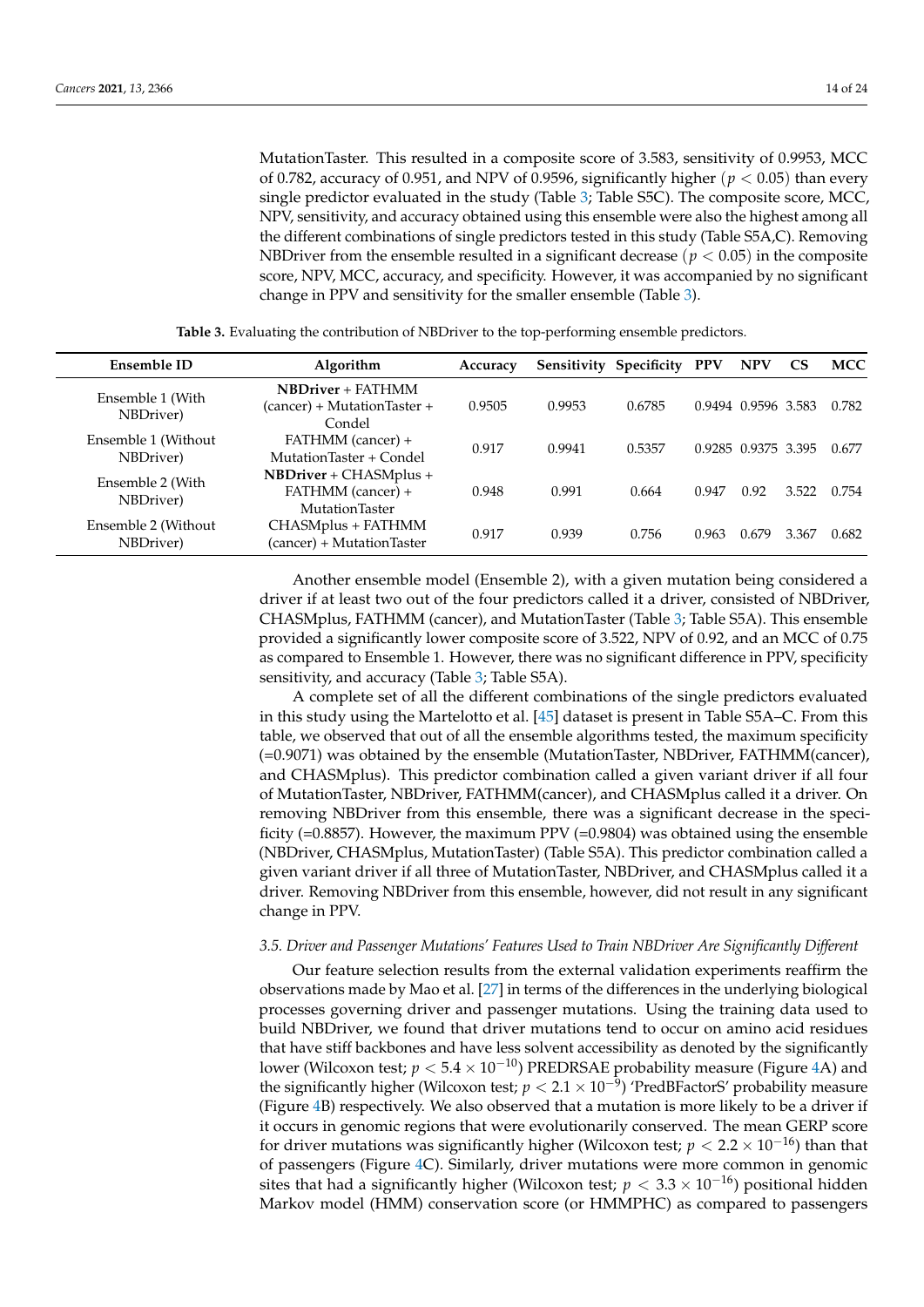(Figure 4D). Among the other features, we observed similar class-wise distributional differences among features indicative of protein domain knowledge. UniprotDOM\_PostModEnz denotes the presence or absence of a mutation in a site within an enzymatic domain responsible for post-translational modification (or PTM). PTM-related mutations are often accountable for changes in protein functions and alterations of regulatory pathways, eventually leading to carcinogenesis. UniprotREGIONS is another binary feature that tells us whether a mutation occurred in an experimentally defined region of interest in the protein sequence, such as those associated with protein–protein interactions and regulation of biological processes. Our analysis pointed out that a considerable portion (31%) of driver mutations clustered around PTM sites, contrasted by around 0.4% of passengers (Figure 4E). Similarly, about 37% of driver mutations were located in protein domains that were experimentally defined as regions of interest compared to around 11% of passengers (Figure 4F). Mao et al. [27] observed similar distributional differences among features such as the UniprotDOM\_PostModEnz, UniprotREGIONS, GERP, PREDRSAE, and PredBFcatorS while trying to derive a cancer type-specific mutation effect prediction tool. They concluded that these results underscore the similarities and dissimilarities between the different cancer types and are indicative of the underlying mutagenic mechanisms.

In our approach, the TF-IDF algorithm was used to weigh a *k*-mer and assign importance to it in the given set of neighborhood sequences. In addition, a higher TF-IDF score is indicative of the greater relevance/importance of that *k*-mer. Our feature selection results indicated that for the 26 neighborhood sequence-based features, the mean TF-IDF scores for drivers were significantly higher (Wilcoxon test;  $p < 0.05$ ) than that of passengers (Figure S4). This result suggested that NBDriver's top neighborhood features are more specific to the driver neighborhoods than the passengers.

### *3.6. Evaluation Using Previously Unseen Coding Mutation Data*

To evaluate NBDriver's capability at identifying previously unseen driver mutations, we evaluated it using missense mutation data compiled from the following four databases. We also reported the performances of the combination of the top four mutation effect predictors (based on the composite score) from Table 2.

## *3.7. Cancer Mutation Census*

Based on the various evidence criteria set forth by the Cancer Mutation Census database, a particular mutation can be classified into tier 1, 2, or 3, with tier 1 mutations having the highest level of evidence of being a driver and so on. From the list of missense mutations in the CMC not present in our training data, NBDriver could accurately predict all 19 tier 1, 25 out of 28 tier 2, and 179 out of 230 tier 3 mutations, achieving an overall accuracy of 80.5% (Table S5D). On the other hand, the best ensemble performance was obtained using a combination of NBDriver and MutationTaster. This predictor combination called a given mutation driver if at least one of NBDriver and MutationTaster called it a driver, and it could accurately predict all 19 tier 1, 27 out of 28 tier 2, and 228 out of 230 tier 3 mutations achieving an overall accuracy of 98.91% (Table S5D). After removing NBDriver, the smaller ensemble consisting of just MutationTaster could accurately identify all 19 tier 1, 27 out of 28 tier 2, and 214 out of 230 tier 3 mutations resulting in a significantly (*p* < 0.05) reduced accuracy of 93.86% (Table S5D). Another ensemble model consisting of NBDriver and FATHMM(cancer) could accurately identify all 19 tier 1, 27 out of 28 tier 2, and 218 out of 230 tier 3 mutations resulting in an overall accuracy of 95.3%. Without NBDriver, the performance of the reduced ensemble consisting of only FATHMM(cancer) significantly  $(p < 0.05)$  dropped to 76.8% (Table S5D). Upon further investigation, we found that NBDriver was highly successful in identifying hotspot mutations present in the CMC. Recurrent alterations at the same genomic site in cancer genes such as MET, MPL, FLT3, and KIT have been implicated in many different cancer types [56–61] (Table S7A).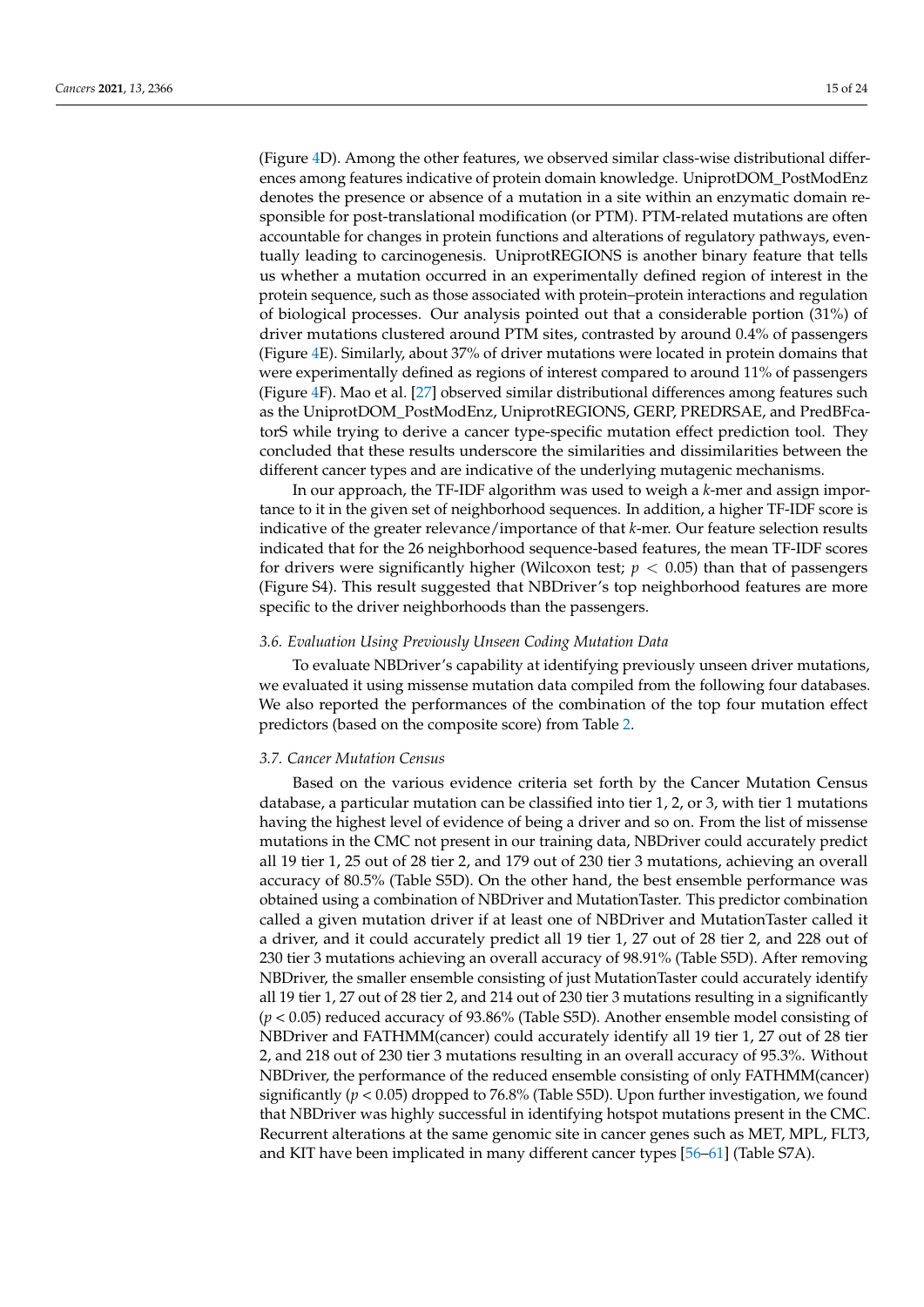

— accessibility—exposed) gives the probability of the wild-type residue being exposed. From the plot, it is clear that the probability of driver mutations occurring in residues that are exposed is significantly less (Wilcoxon test;  $p = 5.4 \times 10^{-10}$ ) = 2.1 × 10 −09 significantly higher (Wilcoxon test; *p* = 2.1 × 10−<sup>9</sup> ) than that of passengers. (**C**) GERP conservation scores provide the < 2.22 × 10 mutations occur in sites with GERP scores that are significantly higher (Wilcoxon test; *p* < 2.22 × 10−16) than passenger −16 evolutionary conservativeness scores for specific sites where mutations have occurred. From the plot, it is clear that driver plot, it is clear that driver mutations tend to occur in residues with HMMPHC scores significantly higher (Wilcoxon test; **Figure 4.** Class-wise distributional differences in features: Differences in the distribution of features between driver and passenger mutations observed from the training data used to derive NBDriver. (**A**) PREDRSAE (predicted residue solvent than that of passengers. (**B**) PredBFactorS (high predicted Bfactor) gives the probability that the wild-type residue backbone is stiff. From the plot, it is clear that the probability of driver mutations occurring in residues with stiff backbones is mutations. (**D**) HMMPHC (positional hidden Markov model (HMM) conservation score) is a measure that is calculated on the basis of the degree of conservation of the residue, the mutation, and the most probable amino acid. From the *p* = 3.3 × 10−16) than passenger mutations. (**E**) UniprotDOM\_PostModEnz is a feature based on protein domain knowledge that tells us whether a site in an enzymatic domain is responsible for any kind of post-translational modification (or PTM). Presence indicates that the mutation occurs in a site responsible for PTM and vice versa. From the plot, it is clear that more driver mutations occur in PTM-associated sites as compared to passengers. (**F**) UniprotREGIONS is a binary variable that tells us whether a mutation occurs in a region of interest in the protein sequence. Presence indicates that the mutation occurs in a region of interest and vice versa. From the plot, it is clear that more driver mutations cluster in regions of interest in the protein sequence than passengers, thereby making them mechanistically influential for the progression of the disease.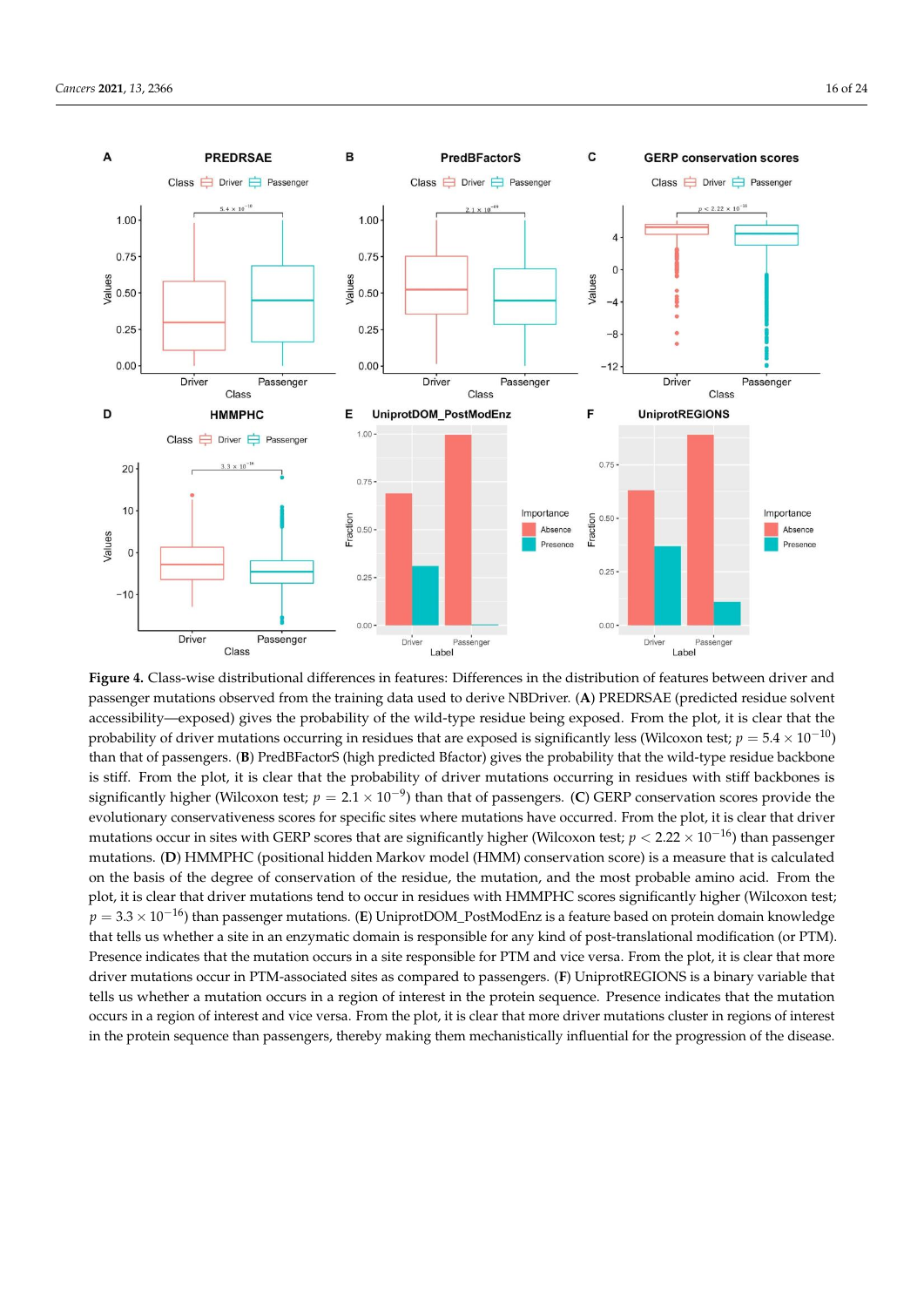## *3.8. Cancer Genome Interpreter Database*

Using pathogenic mutations compiled from various sources, we found that NBDriver could accurately identify 1274 out of 1628 non-overlapping missense driver mutations, achieving an overall accuracy of 78%. The model correctly identified all three mutations from the Cancer Biomarkers Database, 39 out of 47 mutations from the DoCM database, 23 out of 31 mutations from the Martelotto et al. study [45], and 1209 out of 1547 mutations from the OncoKB database. On the other hand, the best ensemble performance was obtained using a combination of NBDriver, CHASMplus, FATHMM (cancer), and MutationTaster. This predictor combination called a given mutation driver if at least one of the four predictors called it a driver, and it could accurately predict 1625 out of 1628 mutations achieving an overall accuracy of 99.81% (Table S5E). After removing NBDriver, the smaller ensemble consisting of MutationTaster, CHASMplus, and FATHMM (cancer) could accurately identify 1616 out of 1628 mutations resulting in reduced accuracy of 99.26% and did not significantly differ from the original ensemble (Table S5E). Another ensemble model consisting of CHASMplus, FATHMM(cancer), and NBDriver could accurately identify 1544 out of 1628 mutations resulting in an accuracy of 94.84%. The smaller ensemble, after removing NBDriver, correctly identified 1355 out of 1628 mutations resulting in a significantly ( $p < 0.05$ ) reduced accuracy of 83.23% (Table S5E).

#### *3.9. Recurrent Driver Mutations*

Out of the top 33 hotspot mutations identified in the study conducted by Rheinbay et al. [48] as recurrently mutated, NBDriver correctly identified 27 as drivers. However, MutationTaster and CHASMplus displayed superior performance by identifying all 33 mutations correctly. On the other hand, FATHMM(cancer) identified 31 out of 33 mutations correctly, resulting in an accuracy of 93.9% (Table S5F). An ensemble consisting of NBDriver and FATHMM(cancer) could accurately identify all 33 mutations resulting in a significant (*p* < 0.05) increase in the accuracy (Table S5F). Except for KRAS, NBDriver correctly identified all mutations from the other four genes (NRAS, TP53, PIK3CA, and IDH1) as cancer drivers. Hotspot mutations in these four genes reported by Rheinbay et al. [48], correctly identified as drivers by NBDriver, have been implicated in many different cancers [62–65] (Table S7A).

### *3.10. Rare Driver Mutations Found in Glioblastoma and Ovarian Cancer*

Using the list of rare drivers reported by the developers of the driver prediction tool CanDrA [27], we evaluated NBDriver's ability to identify less frequent alterations in the cancer genome. Overall, NBDriver alone could identify 29 out of 34 (85%) glioblastoma mutations and 20 out of 38 (53%) ovarian cancer mutations. All these mutations belonged to eight known OVC-related genes (ARID1A, CDK12, ERBB2, MLH1, MSH2, MSH6, PIK3R1, PMS2) and seven known GBM-related genes (ATM, EGFR, MDM2, NF1, PDGFRA, PIK3CA, ROS1). All eight OVC-related genes correctly identified as drivers by NBDriver have been implicated in ovarian cancer through observations made from multiple studies [66–70] (Table S7B). The ensemble model consisting of NBDriver, FATHMM (cancer), and MutationTaster identified all 34 glioblastoma mutations and 36 out of 38 ovarian cancer mutations resulting in an overall accuracy of 0.9722 (Table S5G). However, no significant difference was observed in the accuracy after removing NBDriver from the ensemble. Another ensemble model consisting of NBDriver and MutationTaster could accurately identify 34 glioblastoma mutations and 34 ovarian cancer mutations resulting in an overall accuracy of 94.4%, whereas MutationTaster alone could identify 30 glioblastoma and 30 ovarian cancer mutations resulting in a significantly ( $p < 0.05$ ) reduced accuracy of 83.33% (Table S5G).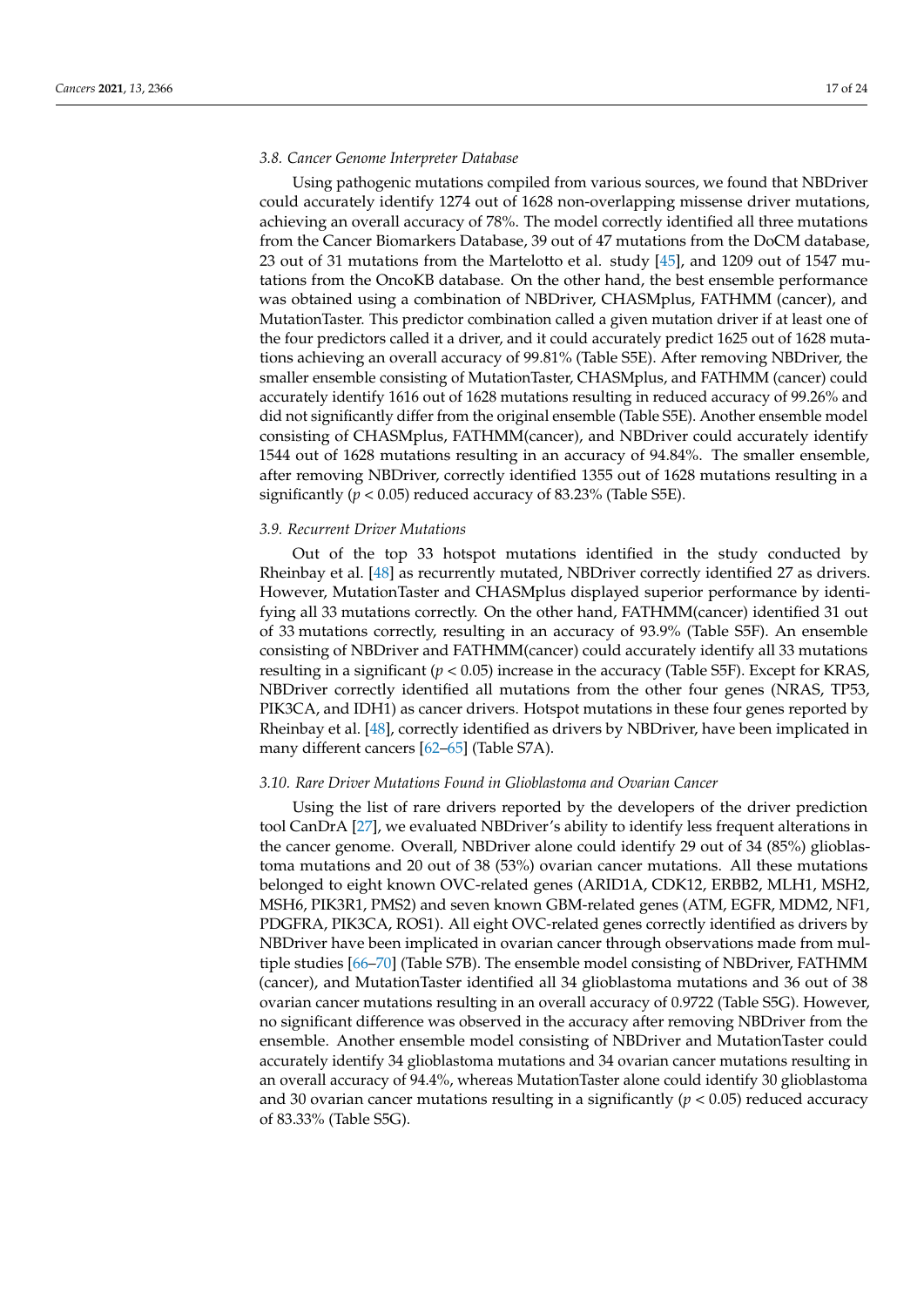## *3.11. Stratification of the Predicted Driver Genes Based on Literature Evidence*

We combined the list of genes with at least one true positive missense driver mutation prediction from NBDriver into a catalog of 138 putative driver genes. We then compared our gene set against those already published in six landmark pan-cancer studies for driver gene identification. Bailey et al. [71] identified 299 driver genes from 9423 tumor exomes by combining the predictions from 26 different computational tools. Martincorena et al. [72] used the normalized ratio of non-synonymous to synonymous mutations (dN/dS model) to identify driver genes from 7664 tumors and reported a total of 180 putatively positively selected driver genes and 369 known cancer genes from three main sources:

- (1) A total of 174 cancer genes from version 73 of the COSMIC database [6];
- (2) A total of 214 significantly mutated genes across 4742 tumors identified by Lawrence et al. [73] using the MutSigCV tool;
- (3) A total of 204 genes identified through a literature search.

Two marker papers from TCGA [74,75] identified 132 significantly mutated genes using the MutSigCV tool. Tamborero et al. [35] identified a list of 291 high-confidence drivers from 3205 tumor samples using a rule-based approach. Deitlein et al. [37] modeled the nucleotide context around driver mutations and identified 460 driver genes based on nucleotide context. Apart from the aforementioned studies, the overlap between our list of genes and two well-established cancer gene repositories: the Cancer Gene Census [6,76] and the Intogen database [77] was also reported. We identified  $124$  (=89%) of our predicted driver genes as canonical cancer genes present in the Cancer Gene Census. Among the remaining genes, six were cataloged as drivers in at least two of the pan-cancer studies or mutation databases as mentioned above (Table S6). A total of eight genes (*CTLA4*, *IGF1R*, *PIK3CD*, *TGFBR1*, *RAD54L*, *SHOC2*, *CDKN2B*, and *XRCC2*) were not identifiable from any of the landmark studies or databases and required further validation.

# **4. Discussion**

Our investigation aimed to compare the raw neighborhood sequences of driver and passenger mutations and exploit any observed distributional differences to build robust classification models. Using generative models, we showed that except for one window size  $(n = 1)$ , a significant difference in the distributions between the neighborhoods of driver and passenger mutations was consistently present in our cohort. Next, using the TF-IDF and count vectorizer scores derived from the overlapping *k*-mers, we trained a KDE-based generative classifier and two other tree-based classifiers. One crucial distinction between NBDriver and other methods is the inclusion of overlapping *k*-mers extracted from the neighborhood of mutations as features for further analysis. NBDriver was trained using a small set (=50) of highly discriminative features, 52% of which were neighborhood scores. Using this model, we could accurately predict 89% of all the literature-curated mutations outlined in the Martelotto et al. study [45], 81% of the high-confidence list of mutations recently published by the Cancer Mutation Census, 78% of all the actionable alterations reported in the Cancer Genome Interpreter, 82% of all the hotspot mutations reported from pan-cancer genome analysis, 85% and 53% of rare driver mutations found in glioblastoma and ovarian cancer, respectively. Ensemble models obtained by combining the predictions from other state-of-the-art mutation effect predictors with NBDriver performed significantly better than the individual predictors in all five validation datasets. These results underscore the importance of including neighborhood features to build mutation effect prediction algorithms.

We validated the true positive mutations that NBDriver identified with existing literature (Table S7A). The predicted driver mutations from the CMC have been implicated in many different types of cancers. For instance, mutations such as Y1248C and M1268I occur in the proto-oncogene MET and are associated with poor prognosis in renal cell carcinoma [57]. Similarly, the W515L mutations in the MPL oncogene are helpful in identifying patients with chronic myeloproliferative neoplasms [56]. Hotspot mutations occurring in the codon 835 of the FLT3 oncogene have been implicated in the majority of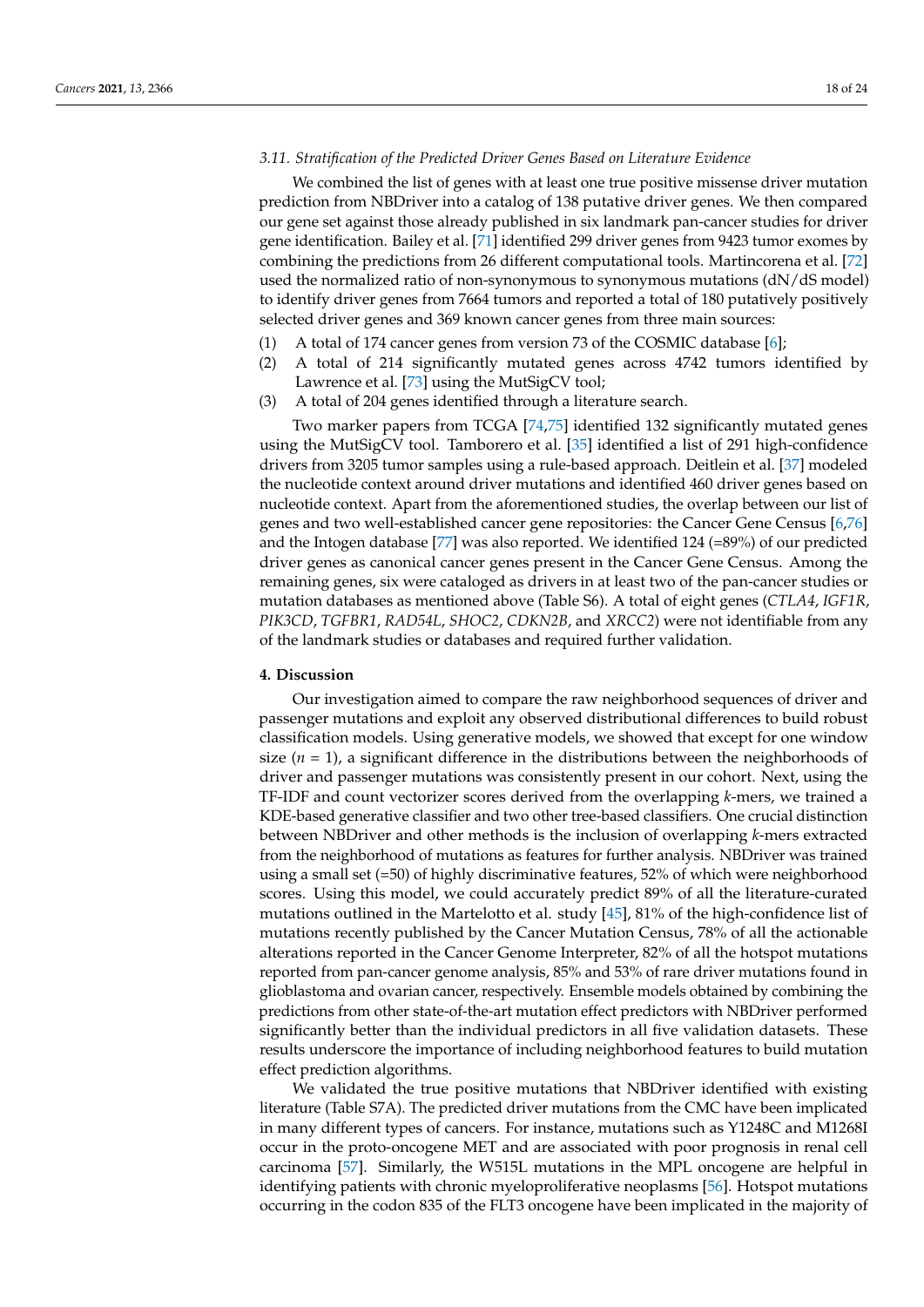AML and ALL patients [59], and recurrent aberrations such as D816V and V560D found in the KIT oncogene have been associated with patients suffering from AML and gastric cancer, respectively [60,61]. Among the hotspot mutations from Rheinbay et al., NBDriver correctly identified mutations in the codon 1047, which are some of the most frequent alterations in the PIK3CA gene [64], mutations in the codon Q61, which is a predominantly mutated hotspot in NRAS implicated in melanoma [62], and evolutionarily conserved residue R132 in IDH1, which was found to be mutated in GBM [65].

Although our method's focus was to identify missense driver mutations from sequenced cancer genomes, the majority of the genes (130 out of 138) containing at least one predicted mutation belonged to the Cancer Gene Census or other large-scale driver gene discovery studies. The protein products of the eight remaining genes not flagged as drivers by any of the databases/studies had known functional roles in maintaining the cancer genome's stability and promoting tumor development. The CTLA4 gene modulates immune response by serving as checkpoints for T-cell activation, essentially decreasing the T cells' ability to attack cancer cells. Immune checkpoint inhibitors, which are designed to "block" these checkpoints, have drastically changed the treatment outcomes for several cancers [78]. Transcriptomic profiling of blood samples drawn from cervical cancer patients identified IGF1R as a biomarker for increased risk of treatment failure [79]. Overexpression of the PIK3CD gene has been associated with cell proliferation in colon cancer and is responsible for poor prognosis among patients [80]. Multiple studies have indicated an association with polymorphisms observed in TGFBR1 and cancer susceptibility [81,82]. Similarly, polymorphisms detected in the RAD54L are a genetic marker associated with meningeal tumors' development [83]. SHOC2 has been reported to be a regulator of the Ras signaling pathway and is associated with poor prognosis among breast cancer patients [84]. Similarly, the inactivation of the CDKN2B gene is responsible for the progression of pancreatic cancer [85]. With the help of massively parallel sequencing studies, rare mutations in the XRCC2 gene have been linked to increased breast cancer susceptibility among patients [86].

Our study does have some limitations. First, we used a representative dataset of driver and passenger mutations whose labels were not in silico predictions from other mutation effect prediction algorithms but derived from experimentally validated functional and transforming impacts from various sources. This resulted in a relatively small sample size for supervised classification. However, this approach also minimized the chances of inadvertently introducing false-positive mutations into the training set used to derive the driver and passenger neighborhoods' class-wise density estimates or the machine learning models. Evidence [87] suggests that a sizable proportion of mutations present in large mutational databases are mostly false positives, reflecting sequencing errors due to DNA damage. Moreover, NBDriver derived using this high-confidence list of mutations performed reasonably well across all five independent validation sets and produced 138 driver genes with sufficient literature evidence suggesting that our initial choice of the training dataset was overall beneficial. Second, since missense mutations are the most abundant form of somatic alterations [88], our machine learning models were all trained using missense mutations only. However, in principle, our approach could be extended to other types of mutations as well.

Additionally, during the external validation analysis, although NBDriver performed very well in terms of PPV (=0.941), the NPV (=0.608) was relatively low (Table 2). To identify biologically relevant mutations for further functional validation, NPV is often overlooked as a classification metric. A high NPV allows us to exclude passenger mutations with greater confidence and reduces the number of driver mutations incorrectly labeled as passengers (false negatives). However, we observed that adding different combinations of multiple single predictors into ensemble models resulted in a significant improvement in the NPV (Table 3). Our observations on the ensemble models' performances were similar to those made by Martelotto et al. [45]. Last, we trained our machine learning models using the combined dataset containing mutational effects determined from experimental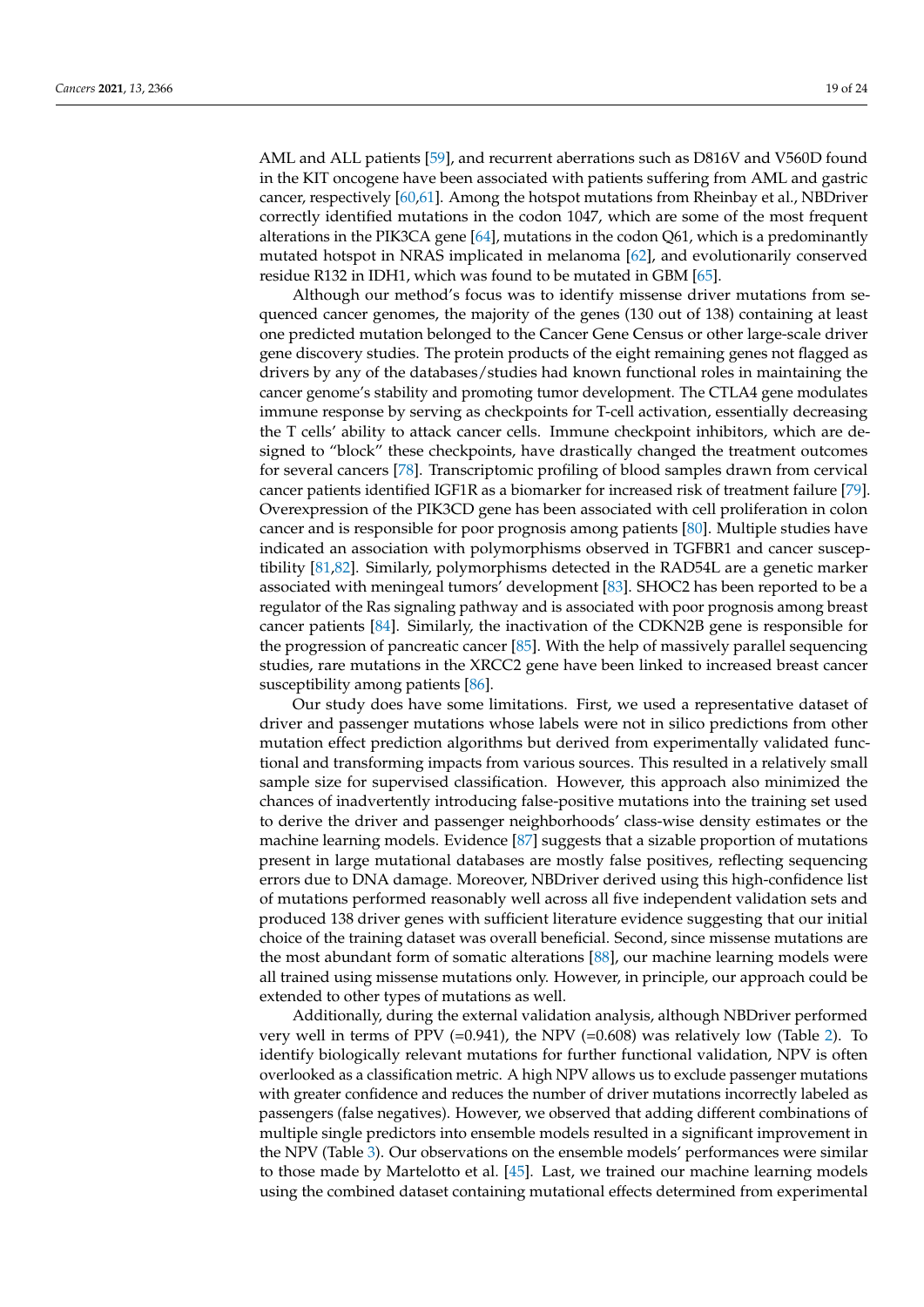assays not specific to any cancer type. Hence, all our models were pan-cancer-based. Consequently, a cancer type-specific analysis in the future would require the list of known driver and passenger mutations from specific tumor types.

## **5. Conclusions**

In this study, we showed that there is a significant difference in the nucleotide contexts surrounding driver and passenger mutations obtained from sequenced cancer genomes. Using efficient feature representation, we generated robust classification models that provided comparable performances across five independent validation sets. The predicted true positive mutations were part of genes with experimental support of being functionally relevant from multiple sources. Future experiments using a much larger sample size need to be performed to derive neighborhood-sequence-based classification scores for all possible missense mutations in the genome across several cancer types. This would be possible if future large-scale sequencing studies such as MSK-IMPACT [89], PCAWG [48], ICGC [7], and GENIE [90] produce a complete catalog of missense driver mutations with functional evidence in a cancer type-specific manner. This relatively novel strategy of using the sequence neighborhoods for driver mutation identification can dramatically improve the annotation process's efficiency for unknown mutations.

**Supplementary Materials:** The following are available online at https://www.mdpi.com/article/ 10.3390/cancers13102366/s1, Figure S1: Cross-validation framework, Figure S2: KDE workflow, Figure S3: Variation in AUROC with different classification thresholds, Figure S4: Class-wise variation in the mean TF-IDF scores for the neighborhood sequence features, Figure S5: Workflow for deriving NBDriver, Figure S6: Classification performances from the repeated cross-validation experiments, Table S1A: Details of the five datasets that were combined to form one single dataset of missense mutations in Brown et al., Table S1B: Summary of datasets used in this study, Table S2A: List of the descriptive genomic features used to train our machine learning models, Table S2B: Number of one-hot encoded features and possible k-mers for a given window size, Table S3A: Ranked (in descending order) classifier-feature combinations from the repeated cross-validation experiments using only neighborhood sequences as features, Table S3B: Results from the Wilcoxon signed-rank test displaying significant increase in the best median classification performances with the increase in the size of the neighborhood, Table S3C: Ranked median and randomized JS distances between the density estimates for all window sizes and seven different feature representations, Table S3D: Significance of increase in the ranked estimates shown in the Table S3C, Table S4: Ranked list of the 50 features used to train the integrated model, Table S5A: Classification results obtained on the Martelotto et al. dataset obtained using the combinations of different mutation effect predictors, Table S5B: Classification results on the Martelotto et al. dataset obtained using single predictors, Table S5C: Results of combining various mutation effect predictors on the Martelotto et al. dataset using the majority voting rule, Table S5D: Classification results on the Cancer Mutation Census dataset obtained using the combinations of different mutation effect predictors (with and without NBDriver), Table S5E: Classification results on the Cancer Genome Interpreter dataset obtained using the combinations of different mutation effect predictors (with and without NBDriver), Table S5F: Classification results on the Rheinbay et al. dataset obtained using the combinations of different mutation effect predictors (with and without NBDriver), Table S5G: Classification results on the Mao et al. dataset obtained using the combinations of different mutation effect predictors (with and without NBDriver), Table S6: List of driver genes predicted by our method and their overlap with gene sets from already published landmark studies, Table S7A: Summary and literature evidence of hotspot mutations correctly identified by our method, Table S7B: Literature evidence of the genes containing correctly predicted rare driver mutations by our integrated model.

**Author Contributions:** K.R. and B.R. conceived the study. S.B. performed the experiments and analyzed the data. S.B., K.R. and B.R. wrote the paper. All authors have read and agreed to the published version of the manuscript.

**Funding:** This work was supported by the Department of Biotechnology, Government of India (DBT) (BT/PR16710/BID/7/680/2016), IIT Madras, Initiative for Biological Systems Engineering (IBSE), and Robert Bosch Center for Data Science and Artificial Intelligence (RBC-DSAI).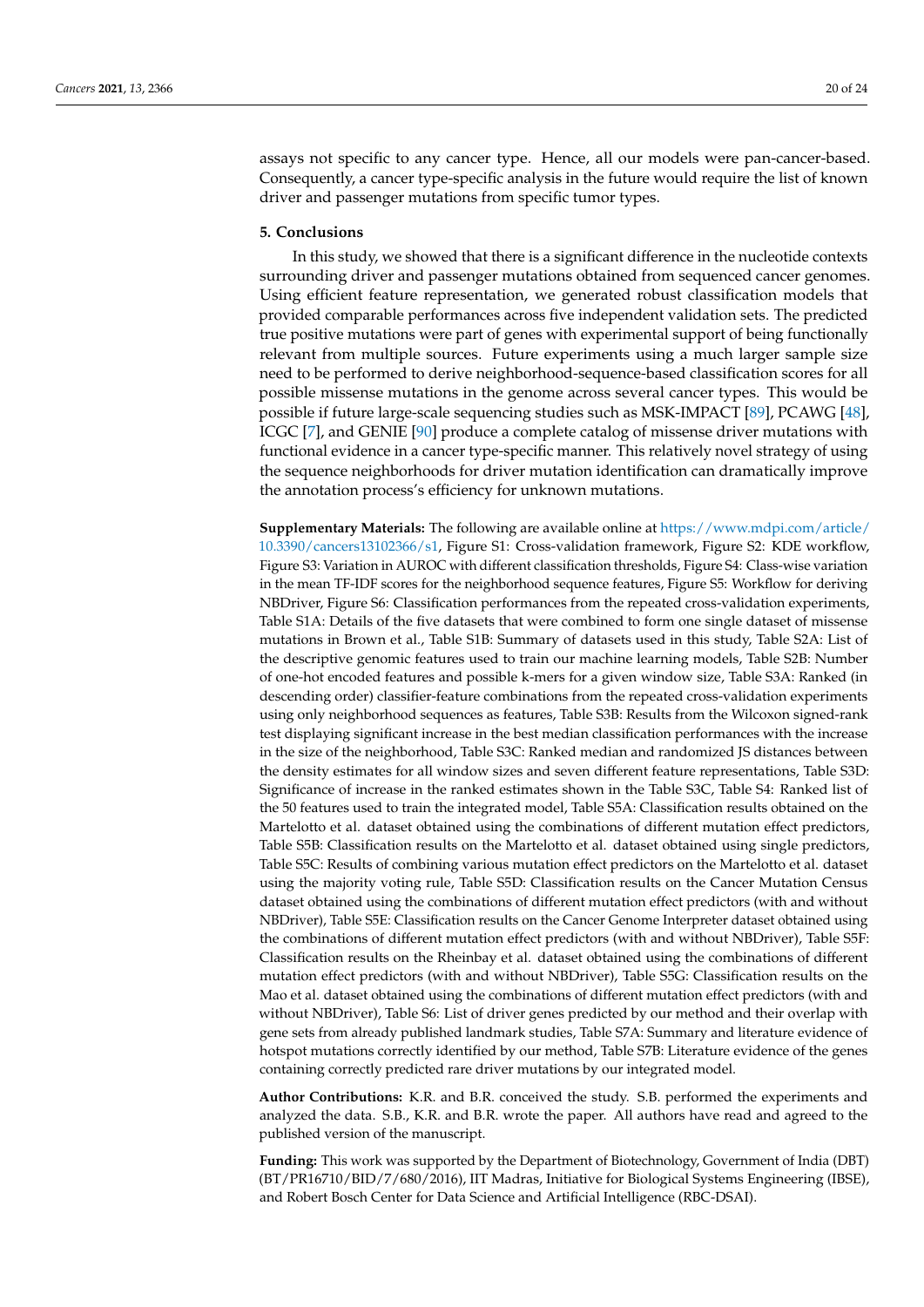#### **Institutional Review Board Statement:** Not Applicable.

**Informed Consent Statement:** Not Applicable.

**Data Availability Statement:** Publicly available datasets were analyzed in this study. The list of mutations from the Brown et al. [39] study was downloaded from the Supplementary Materials published as part of the study https://journals.plos.org/ploscompbiol/article?id=10.1371/journal.pcbi.100698 1#sec020 (accessed on 2 November 2019). The list of mutations from the Martelotto et al. [45] benchmarking study was downloaded from the "Additional file 2" of the Supplementary Materials published as part of the study https://genomebiology.biomedcentral.com/articles/10.1186/s13059-014-0 484-1#Sec20 (accessed on 2 November 2019). The Cancer Mutation Census data was downloaded from https://cancer.sanger.ac.uk/cmc/home (accessed on 3 October 2020). The Catalogue of Validated Oncogenic Mutations was downloaded from https://www.cancergenomeinterpreter.org/mutations (accessed on 15 November 2020). Rare driver mutations from the driver prediction tool CanDrA [27] were downloaded from the Supplementary Tables S8 and S9 published as part of the study. The coding mutations from Rheinbay et al. [48] were downloaded from the "Extended Data Figure 1" published as part of this study https://www.biorxiv.org/content/10.1101/237313v1.full.pdf (accessed on 15 November 2020). GERP scores were obtained using the OpenCRAVAT web server (https://opencravat.org/, accessed on 15 November 2020), and all features from the SNVBOX were obtained using the hg19 version of the CRAVAT web server (http://hg19.cravat.us/CRAVAT/ (accessed on 30 October 2020). The KDE classifier class released as part of the "Python Data Science Handbook" by Jake VanderPlas [91] was used in our analysis to conduct the KDE-based classifications. All the codes necessary to reproduce the results of this manuscript are available at https://github.com/RamanLab/NBDriver (accessed on 18 February 2021).

**Acknowledgments:** We thank Ashok Venkitaraman, Cancer Science Institute of Singapore, for several useful ideas/discussions early on during this work.

**Conflicts of Interest:** The authors declare no conflict of interest.

# **References**

- 1. Stratton, M.R.; Campbell, P.J.; Futreal, P.A. The cancer genome. *Nature* **2009**, *458*, 719–724. [CrossRef] [PubMed]
- 2. Samet, J.M. Radon and lung cancer. *J. Natl. Cancer Inst.* **1989**, *81*, 745–758. [CrossRef] [PubMed]
- 3. Drake, J.W. Mutagenic mechanisms. *Annu. Rev. Genet.* **1969**, *3*, 247–268. [CrossRef]
- 4. Zhu, W.; Wu, S.; Hannun, Y.A. Contributions of the Intrinsic Mutation Process to Cancer Mutation and Risk Burdens. *EBioMedicine* **2017**, *24*, 5–6. [CrossRef]
- 5. Raphael, B.J.; Dobson, J.R.; Oesper, L.; Vandin, F. Identifying driver mutations in sequenced cancer genomes: Computational approaches to enable precision medicine. *Genome Med.* **2014**, *6*, 1–17. [CrossRef] [PubMed]
- 6. Forbes, S.A.; Beare, D.; Gunasekaran, P.; Leung, K.; Bindal, N.; Boutselakis, H.; Ding, M.; Bamford, S.; Cole, C.; Ward, S.; et al. COSMIC: Exploring the world's knowledge of somatic mutations in human cancer. *Nucleic Acids Res.* **2015**, *43*, D805–D811. [CrossRef] [PubMed]
- 7. Zhang, J.; Baran, J.; Cros, A.; Guberman, J.M.; Haider, S.; Hsu, J.; Liang, Y.; Rivkin, E.; Wang, J.; Whitty, B.; et al. International Cancer Genome Consortium Data Portal—A one-stop shop for cancer genomics data. *Database* **2011**, *2011*. [CrossRef] [PubMed]
- 8. Weinstein, J.N.; Collisson, E.A.; Mills, G.B.; Shaw, K.R.; Ozenberger, B.A.; Ellrott, K.; Shmulevich, I.; Sander, C.; Stuart, J.M. The cancer genome atlas pan-cancer analysis project. *Nat. Genet.* **2013**, *45*, 1113–1120. [CrossRef]
- 9. Cerami, E.; Gao, J.; Dogrusoz, U.; Gross, B.E.; Sumer, S.O.; Aksoy, B.A.; Jacobsen, A.; Byrne, C.J.; Heuer, M.L.; Larsson, E.; et al. The cBio Cancer Genomics Portal: An Open Platform for Exploring Multidimensional Cancer Genomics Data. *Cancer Discov.* **2012**, *2*, 401–404. [CrossRef]
- 10. Ainscough, B.J.; Griffith, M.; Coffman, A.C.; Wagner, A.H.; Kunisaki, J.; Choudhary, M.N.; McMichael, J.F.; Fulton, R.S.; Wilson, R.K.; Griffith, O.L.; et al. DoCM: A database of curated mutations in cancer. *Nat. Methods* **2016**, *13*, 806–807. [CrossRef]
- 11. Garraway, L.A. Genomics-driven oncology: Framework for an emerging paradigm. *J. Clin. Oncol.* **2013**, *31*, 1806–1814. [CrossRef]
- 12. Lawrence, M.S.; Stojanov, P.; Polak, P.; Kryukov, G.V.; Cibulskis, K.; Sivachenko, A.; Carter, S.L.; Stewart, C.; Mermel, C.H.; Roberts, S.A.; et al. Mutational heterogeneity in cancer and the search for new cancer-associated genes. *Nature* **2013**, *499*, 214–218. [CrossRef] [PubMed]
- 13. Dees, N.D.; Zhang, Q.; Kandoth, C.; Wendl, M.C.; Schierding, W.; Koboldt, D.C.; Mooney, T.B.; Callaway, M.B.; Dooling, D.; Mardis, E.R.; et al. MuSiC: Identifying mutational significance in cancer genomes. *Genome Res.* **2012**, *22*, 1589–1598. [CrossRef] [PubMed]
- 14. Mermel, C.H.; Schumacher, S.E.; Hill, B.; Meyerson, M.L.; Beroukhim, R.; Getz, G. GISTIC2. 0 facilitates sensitive and confident localization of the targets of focal somatic copy-number alteration in human cancers. *Genome Biol.* **2011**, *12*, 1–14. [CrossRef]
- 15. Kumar, P.; Henikoff, S.; Ng, P.C. Predicting the effects of coding non-synonymous variants on protein function using the SIFT algorithm. *Nat. Protoc.* **2009**, *4*, 1073. [CrossRef]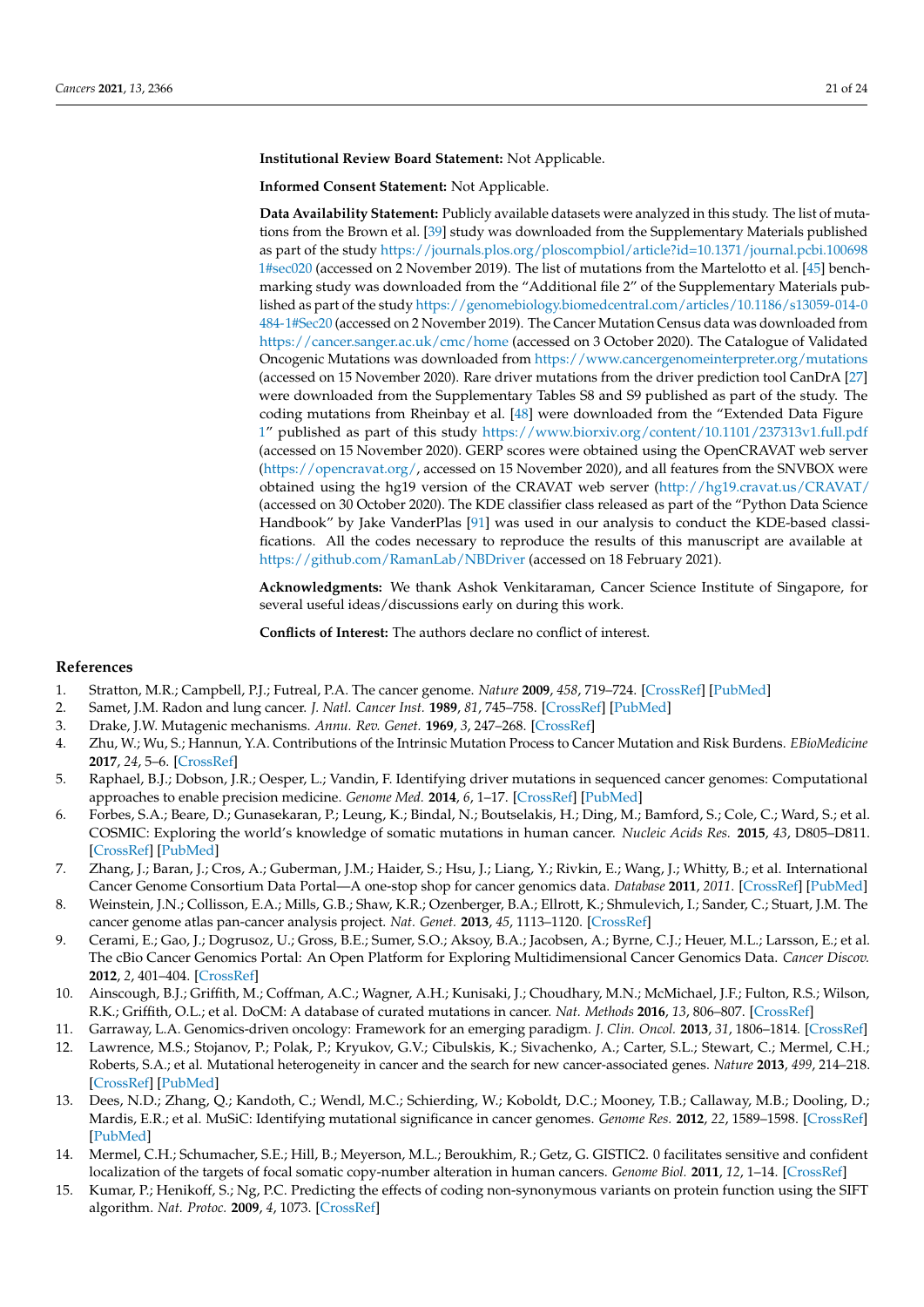- 16. Choi, Y.; Sims, G.E.; Murphy, S.; Miller, J.R.; Chan, A.P. Predicting the Functional Effect of Amino Acid Substitutions and Indels. *PLoS ONE* **2012**, *7*, e46688. [CrossRef] [PubMed]
- 17. Adzhubei, I.; Jordan, D.M.; Sunyaev, S.R. Predicting functional effect of human missense mutations using PolyPhen-2. *Curr. Protoc. Hum. Genet.* **2013**. [CrossRef]
- 18. Carter, H.; Chen, S.; Isik, L.; Tyekucheva, S.; Velculescu, V.E.; Kinzler, K.W.; Vogelstein, B.; Karchin, R. Cancer-specific highthroughput annotation of somatic mutations: Computational prediction of driver missense mutations. *Cancer Res.* **2009**, *69*, 6660–6667. [CrossRef] [PubMed]
- 19. Shihab, H.A.; Gough, J.; Cooper, D.N.; Day, I.N.M.; Gaunt, T.R. Predicting the functional consequences of cancer-associated amino acid substitutions. *Bioinformatics* **2013**, *29*, 1504–1510. [CrossRef]
- 20. Chakravarty, D.; Gao, J.; Phillips, S.; Kundra, R.; Zhang, H.; Wang, J.; Rudolph, J.E.; Yaeger, R.; Soumerai, T.; Nissan, M.H.; et al. OncoKB: A Precision Oncology Knowledge Base. *JCO Precis. Oncol.* **2017**, *2017*. [CrossRef]
- 21. Cerami, E.; Demir, E.; Schultz, N.; Taylor, B.S.; Sander, C. Automated Network Analysis Identifies Core Pathways in Glioblastoma. *PLoS ONE* **2010**, 5. [CrossRef]
- 22. Vandin, F.; Upfal, E.; Raphael, B.J. Algorithms for detecting significantly mutated pathways in cancer. *J. Comput. Biol.* **2011**, *18*, 507–522. [CrossRef] [PubMed]
- 23. Carter, H.; Douville, C.; Stenson, P.D.; Cooper, D.N.; Karchin, R. Identifying Mendelian disease genes with the Variant Effect Scoring Tool. *BMC Genom.* **2013**, *14*, S3. [CrossRef] [PubMed]
- 24. Tokheim, C.; Karchin, R. CHASMplus Reveals the Scope of Somatic Missense Mutations Driving Human Cancers. *Cell Syst.* **2019**, *9*, 9–23.e8. [CrossRef] [PubMed]
- 25. Reva, B.; Antipin, Y.; Sander, C. Predicting the functional impact of protein mutations: Application to cancer genomics. *Nucleic Acids Res.* **2011**, *39*, e118. [CrossRef]
- 26. Gonzalez-Perez, A.; Deu-Pons, J.; Lopez-Bigas, N. Improving the prediction of the functional impact of cancer mutations by baseline tolerance transformation. *Genome Med.* **2012**, *4*, 89. [CrossRef]
- 27. Mao, Y.; Chen, H.; Liang, H.; Meric-Bernstam, F.; Mills, G.B.; Chen, K. CanDrA: Cancer-Specific Driver Missense Mutation Annotation with Optimized Features. *PLoS ONE* **2013**, 8. [CrossRef]
- 28. Ng, P.C.; Henikoff, S. Predicting deleterious amino acid substitutions. *Genome Res.* **2001**, *11*, 863–874. [CrossRef]
- 29. Hodgkinson, A.; Eyre-Walker, A. Variation in the mutation rate across mammalian genomes. *Nat. Rev. Genet.* **2011**, *12*, 756–766. [CrossRef]
- 30. Sjöblom, T.; Jones, S.; Wood, L.D.; Parsons, D.W.; Lin, J.; Barber, T.D.; Mandelker, D.; Leary, R.J.; Ptak, J.; Silliman, N.; et al. The consensus coding sequences of human breast and colorectal cancers. *Science* **2006**, *314*, 268–274. [CrossRef] [PubMed]
- 31. Rubin, A.F.; Green, P. Mutation patterns in cancer genomes. *Proc. Nat. Acad. Sci. USA* **2009**, *106*, 21766–21770. [CrossRef] [PubMed]
- 32. Aggarwala, V.; Voight, B.F. An expanded sequence context model broadly explains variability in polymorphism levels across the human genome. *Nat. Genet.* **2016**, *48*, 349–355. [CrossRef] [PubMed]
- 33. Zhao, Z.; Boerwinkle, E. Neighboring-Nucleotide Effects on Single Nucleotide Polymorphisms: A Study of 2.6 Million Polymorphisms Across the Human Genome. *Genome Res.* **2002**, *12*, 1679–1686. [CrossRef] [PubMed]
- 34. Alexandrov, L.B.; Nik-Zainal, S.; Wedge, D.C.; Campbell, P.J.; Stratton, M.R. Deciphering Signatures of Mutational Processes Operative in Human Cancer. *Cell Rep.* **2013**, *3*, 246–259. [CrossRef]
- 35. Tamborero, D.; Rubio-Perez, C.; Deu-Pons, J.; Schroeder, M.P.; Vivancos, A.; Rovira, A.; Tusquets, I.; Albanell, J.; Rodon, J.; Tabernero, J.; et al. Cancer Genome Interpreter annotates the biological and clinical relevance of tumor alterations. *Genome Med.* **2018**, *10*, 25. [CrossRef]
- 36. Alexandrov, L.B.; Stratton, M.R. Mutational signatures: The patterns of somatic mutations hidden in cancer genomes. *Curr. Opin. Genet. Dev.* **2014**, *24*, 52–60. [CrossRef]
- 37. Dietlein, F.; Weghorn, D.; Taylor-Weiner, A.; Richters, A.; Reardon, B.; Liu, D.; Lander, E.S.; Van Allen, E.M.; Sunyaev, S.R. Identification of cancer driver genes based on nucleotide context. *Nat. Genet.* **2020**, *52*, 208–218. [CrossRef]
- 38. Agajanian, S.; Oluyemi, O.; Verkhivker, G.M. Integration of Random Forest Classifiers and Deep Convolutional Neural Networks for Classification and Biomolecular Modeling of Cancer Driver Mutations. *Front. Mol. Biosci.* **2019**. [CrossRef]
- 39. Brown, A.-L.; Li, M.; Goncearenco, A.; Panchenko, A.R. Finding driver mutations in cancer: Elucidating the role of background mutational processes. *PLoS Comput. Biol.* **2019**, *15*, e1006981. [CrossRef]
- 40. Olivier, M.; Eeles, R.; Hollstein, M.; Khan, M.A.; Harris, C.C.; Hainaut, P. The IARC TP53 database: New online mutation analysis and recommendations to users. *Hum. Mutat.* **2002**, *19*, 607–614. [CrossRef]
- 41. Campbell, B.B.; Light, N.; Fabrizio, D.; Zatzman, M.; Fuligni, F.; de Borja, R.; Davidson, S.; Edwards, M.; Elvin, J.A.; Hodel, K.P.; et al. Comprehensive analysis of hypermutation in human cancer. *Cell* **2017**, *171*, 1042–1056. [CrossRef] [PubMed]
- 42. Ng, P.K.; Li, J.; Jeong, K.J.; Shao, S.; Chen, H.; Tsang, Y.H.; Sengupta, S.; Wang, Z.; Bhavana, V.H.; Tran, R.; et al. Systematic functional annotation of somatic mutations in cancer. *Cancer Cell* **2018**, *33*, 450–462. [CrossRef] [PubMed]
- 43. Starita, L.M.; Young, D.L.; Islam, M.; Kitzman, J.O.; Gullingsrud, J.; Hause, R.J.; Fowler, D.M.; Parvin, J.D.; Shendure, J.; Fields, S. Massively parallel functional analysis of BRCA1 RING domain variants. *Genetics* **2015**, *200*, 413–422. [CrossRef]
- 44. Mahmood, K.; Jung, C.H.; Philip, G.; Georgeson, P.; Chung, J.; Pope, B.J.; Park, D.J. Variant effect prediction tools assessed using independent, functional assay-based datasets: Implications for discovery and diagnostics. *Hum. Genom.* **2017**, *11*, 10. [CrossRef]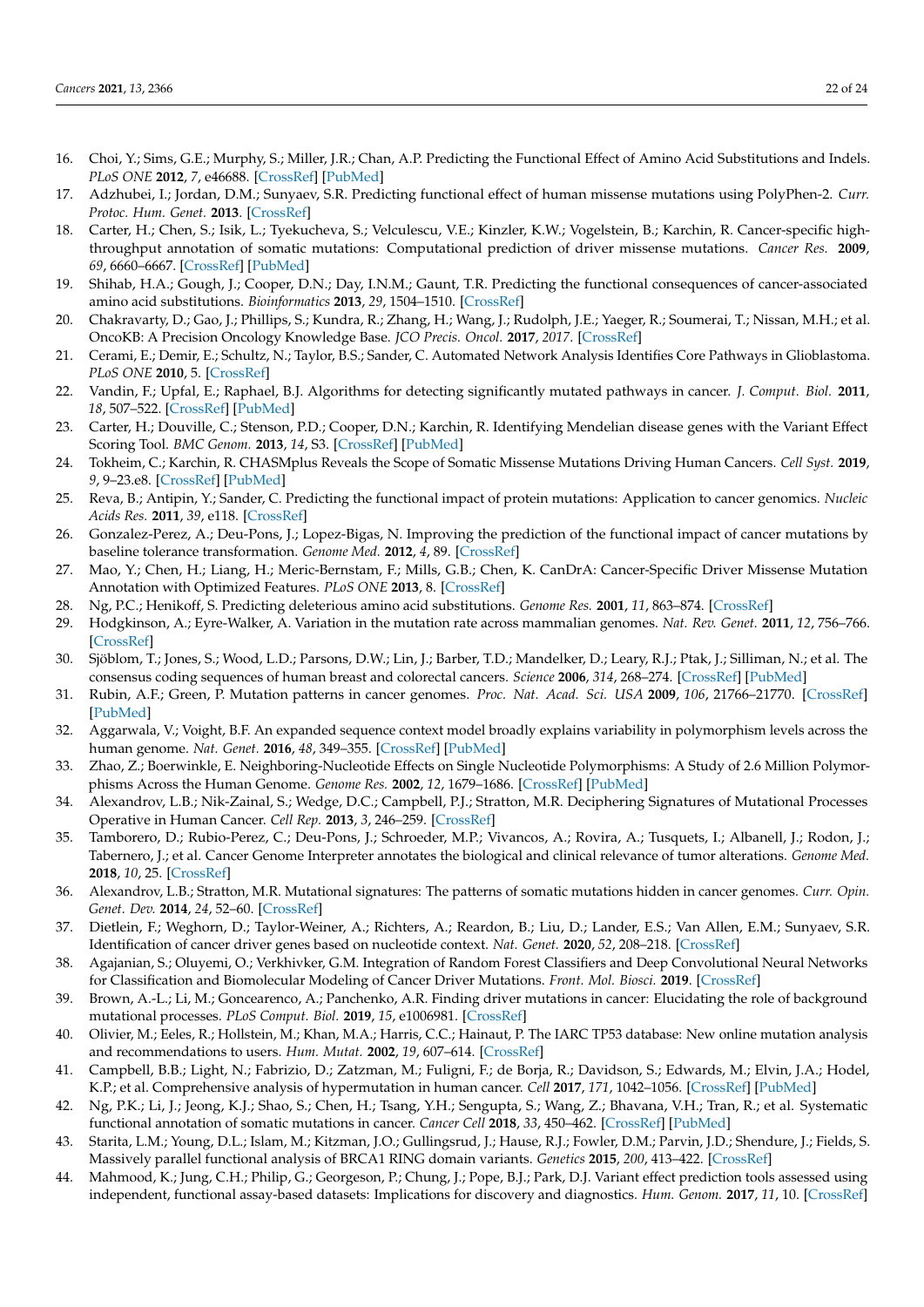- 45. Martelotto, L.G.; Ng, C.K.; De Filippo, M.R.; Zhang, Y.; Piscuoglio, S.; Lim, R.S.; Shen, R.; Norton, L.; Reis-Filho, J.S.; Weigelt, B. Benchmarking mutation effect prediction algorithms using functionally validated cancer-related missense mutations. *Genome Biol.* **2014**, *15*, 484. [CrossRef]
- 46. Zhou, W.; Chen, T.; Chong, Z.; Rohrdanz, M.A.; Melott, J.M.; Wakefield, C.; Zeng, J.; Weinstein, J.N.; Meric-Bernstam, F.; Mills, G.B.; et al. TransVar: A multilevel variant annotator for precision genomics. *Nat. Methods* **2015**, *12*, 11. [CrossRef] [PubMed]
- 47. Landrum, M.J.; Lee, J.M.; Benson, M.; Brown, G.; Chao, C.; Chitipiralla, S.; Gu, B.; Hart, J.; Hoffman, D.; Hoover, J.; et al. ClinVar: Public archive of interpretations of clinically relevant variants. *Nucleic Acids Res.* **2016**, *44*, D862–D868. [CrossRef]
- 48. Rheinbay, E.; Nielsen, M.M.; Abascal, F.; Tiao, G.; Hornshøj, H.; Hess, J.M.; Pedersen, R.I.; Feuerbach, L.; Sabarinathan, R.; Madsen, T.; et al. Discovery and characterization of coding and non-coding driver mutations in more than 2500 whole cancer genomes. *BioRxiv* **2017**, 237313. [CrossRef]
- 49. Wang, K.; Li, M.; Hakonarson, H. ANNOVAR: Functional annotation of genetic variants from high-throughput sequencing data. *Nucleic Acids Res.* **2010**, *38*, e164. [CrossRef]
- 50. Pedregosa, F.; Varoquaux, G.; Gramfort, A.; Michel, V.; Thirion, B.; Grisel, O.; Blondel, M.; Prettenhofer, P.; Weiss, R.; Dubourg, V.; et al. Scikit-learn: Machine Learning in Python. *Mach. Learn. Res.* **2011**, *12*, 2825–2830.
- 51. Warnes, G.R.; Bolker, B.; Lumley, T.; Johnson, R.C. gmodels: Various R programming tools for model fitting. *R Package Version*. 2015, 2. Available online: https://CRAN.R-project.org/package=gmodels (accessed on 20 November 2020).
- 52. Wilson, D.L. Asymptotic properties of nearest neighbor rules using edited data. *IEEE Trans. Syst. Man Cybern.* **1972**, *3*, 408–421. [CrossRef]
- 53. Schwarz, J.M.; Rödelsperger, C.; Schuelke, M.; Seelow, D. MutationTaster evaluates disease-causing potential of sequence alterations. *Nat. Methods* **2010**, *7*, 8. [CrossRef] [PubMed]
- 54. Sim, N.-L.; Kumar, P.; Hu, J.; Henikoff, S.; Schneider, G.; Ng, P.C. SIFT web server: Predicting effects of amino acid substitutions on proteins. *Nucleic Acids Res.* **2012**, *40*, W452–W457. [CrossRef] [PubMed]
- 55. Pagel, K.A.; Kim, R.; Moad, K.; Busby, B.; Zheng, L.; Tokheim, C.; Ryan, M.; Karchin, R. Integrated informatics analysis of cancer-related variants. *Jco Clin. Cancer Inform.* **2020**, *4*, 310–317. [CrossRef]
- 56. Ng, C.K.; Weigelt, B.; A'Hern, R.; Bidard, F.C.; Lemetre, C.; Swanton, C.; Shen, R.; Reis-Filho, J.S. Predictive Performance of Microarray Gene Signatures: Impact of Tumor Heterogeneity and Multiple Mechanisms of Drug Resistance. *Cancer Res.* **2014**, *74*, 2946–2961. [CrossRef] [PubMed]
- 57. Jeffers, M.; Schmidt, L.; Nakaigawa, N.; Webb, C.P.; Weirich, G.; Kishida, T.; Zbar, B.; Woude, G.F. Activating mutations for the met tyrosine kinase receptor in human cancer. *Proc. Natl. Acad. Sci. USA* **1997**, *94*, 11445–11450. [CrossRef] [PubMed]
- 58. Akpınar, T.S.; Hançer, V.S.; Nalçacı, M.; Diz-Küçükkaya, R. MPL W515L/K Mutations in Chronic Myeloproliferative Neoplasms. *Turk. J. Haematol.* **2013**, *30*, 8–12. [CrossRef]
- 59. Liang, D.C.; Shih, L.Y.; Hung, I.J.; Yang, C.P.; Chen, S.H.; Jaing, T.H.; Liu, H.C.; Wang, L.Y.; Chang, W.H. FLT3-TKD mutation in childhood acute myeloid leukemia. *Leukemia* **2003**, *17*, 883–886. [CrossRef]
- 60. Fletcher, J.A.; Fletcher, C.D.; Rubin, B.P.; Ashman, L.K.; Corless, C.L.; Heinrich, M.C. KIT gene mutations in gastrointestinal stromal tumors: More complex than previously recognized? *Am. J. Pathol.* **2002**, *161*, 737. [CrossRef]
- 61. Yui, S.; Kurosawa, S.; Yamaguchi, H.; Kanamori, H.; Ueki, T.; Uoshima, N.; Mizuno, I.; Shono, K.; Usuki, K.; Chiba, S.; et al. D816 mutation of the KIT gene in core binding factor acute myeloid leukemia is associated with poorer prognosis than other KIT gene mutations. *Ann. Hematol.* **2017**, *96*, 1641–1652. [CrossRef]
- 62. Hobbs, G.A.; Der, C.J.; Rossman, K.L. RAS isoforms and mutations in cancer at a glance. *J. Cell Sci.* **2016**, *129*, 1287–1292. [CrossRef] [PubMed]
- 63. Baugh, E.H.; Ke, H.; Levine, A.J.; Bonneau, R.A.; Chan, C.S. Why are there hotspot mutations in the TP53 gene in human cancers? *Cell Death Differ.* **2018**, *25*, 154–160. [CrossRef] [PubMed]
- 64. Fruman, D.A.; Rommel, C. PI3K and Cancer: Lessons, Challenges and Opportunities. *Nat. Rev. Drug Discov.* **2014**, *13*, 140–156. [CrossRef] [PubMed]
- 65. Bleeker, F.E.; Lamba, S.; Leenstra, S.; Troost, D.; Hulsebos, T.; Vandertop, W.P.; Frattini, M.; Molinari, F.; Knowles, M.; Cerrato, A.; et al. IDH1 mutations at residue p. R132 (IDH1R132) occur frequently in high-grade gliomas but not in other solid tumors. *Hum. Mutat.* **2009**, *30*, 7–11. [CrossRef] [PubMed]
- 66. Wiegand, K.C.; Shah, S.P.; Al-Agha, O.M.; Zhao, Y.; Tse, K.; Zeng, T.; Senz, J.; McConechy, M.K.; Anglesio, M.S.; Kalloger, S.E.; et al. ARID1A mutations in endometriosis-associated ovarian carcinomas. *N. Engl. J. Med.* **2010**, *363*, 1532–1543. [CrossRef] [PubMed]
- 67. Popova, T.; Manié, E.; Boeva, V.; Battistella, A.; Goundiam, O.; Smith, N.K.; Mueller, C.R.; Raynal, V.; Mariani, O.; Sastre-Garau, X.; et al. Ovarian cancers harboring inactivating mutations in CDK12 display a distinct genomic instability pattern characterized by large tandem duplications. *Cancer Res.* **2016**, *76*, 1882–1891. [CrossRef]
- 68. Luo, H.; Xu, X.; Ye, M.; Sheng, B.; Zhu, X. The prognostic value of HER2 in ovarian cancer: A meta-analysis of observational studies. *PLoS ONE* **2018**, *13*, e0191972. [CrossRef]
- 69. Zhao, C.; Li, S.; Zhao, M.; Zhu, H.; Zhu, X. Prognostic values of DNA mismatch repair genes in ovarian cancer patients treated with platinum-based chemotherapy. *Arch. Gynecol. Obstet.* **2018**, *297*, 153–159. [CrossRef]
- 70. Philp, A.J.; Campbell, I.G.; Leet, C.; Vincan, E.; Rockman, S.P.; Whitehead, R.H.; Thomas, R.J.; Phillips, W.A. The phosphatidylinositol 3′ -kinase p85α gene is an oncogene in human ovarian and colon tumors. *Cancer Res.* **2001**, *61*, 7426–7429.